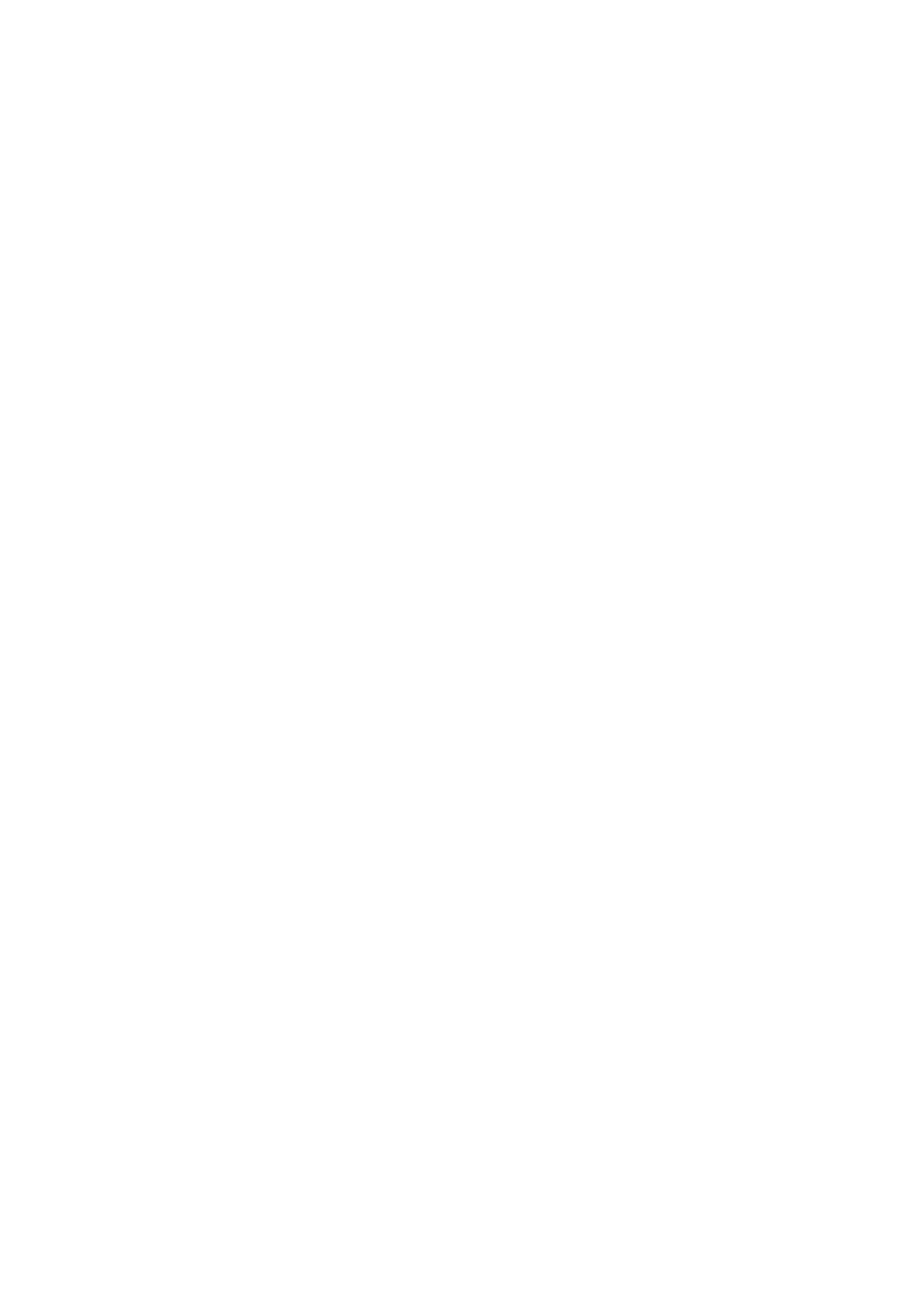©Copyright 1996~2000 ADLINK Technology Co., Ltd. All Rights Reserved. Manual Rev. 3.50: September 7, 2000 Part No: 50-11008-101

The information in this document is subject to change without prior notice in order to improve reliability, design and function and does not represent a commitment on the part of the manufacturer.

In no event will the manufacturer be liable for direct, indirect, special, incidental, or consequential damages arising out of the use or inability to use the product or documentation, even if advised of the possibility of such damages.

This document contains proprietary information protected by copyright. All rights are reserved. No part of this manual may be reproduced by any mechanical, electronic, or other means in any form without prior written permission of the manufacturer.

#### **Trademarks**

NuDAQ is registered trademarks of ADLINK Technology Inc.

Other product names mentioned herein are used for identification purposes only and may be trademarks and/or registered trademarks of their respective companies.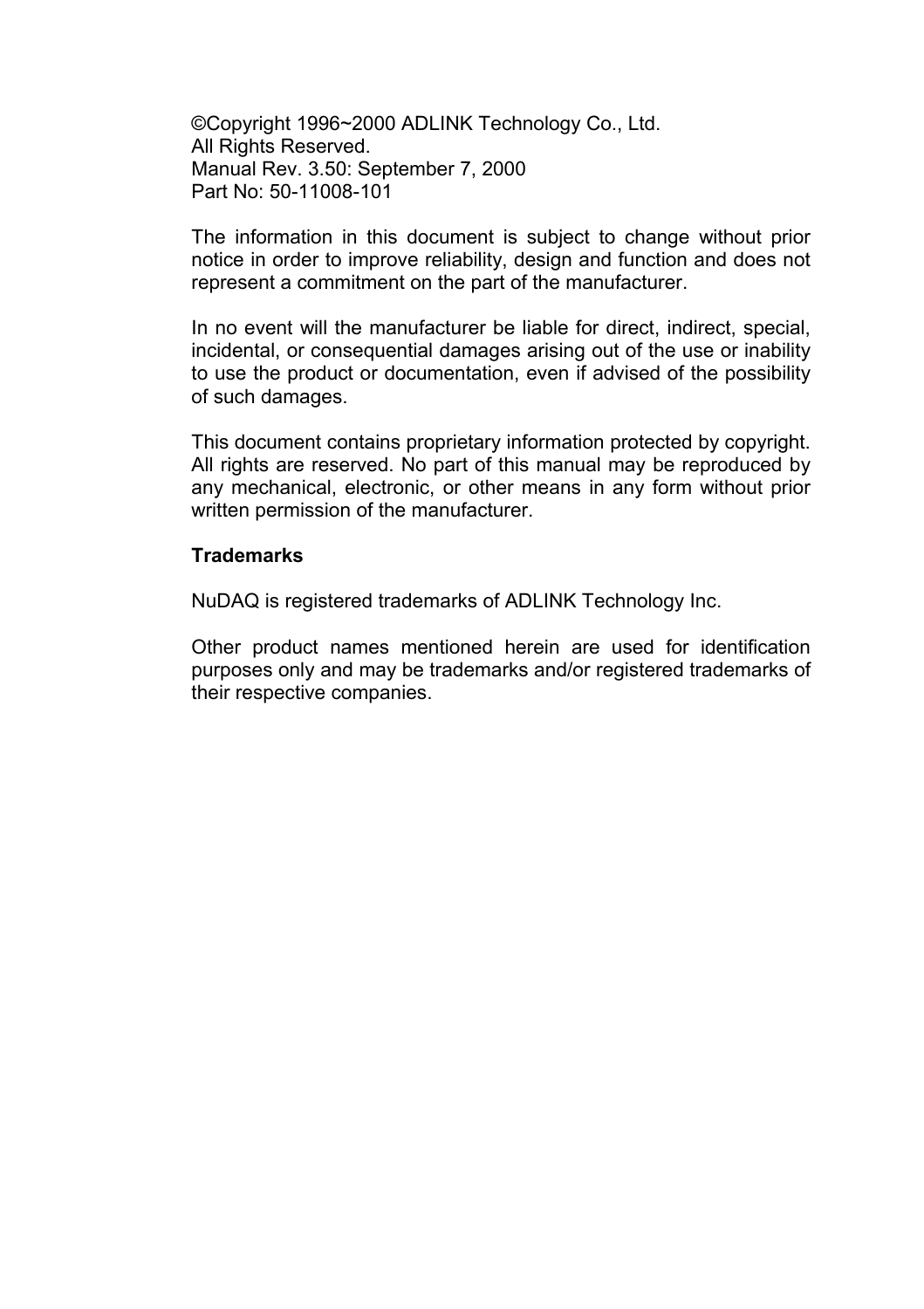# Getting service from ADLINK

♦ **Customer Satisfaction is always the most important thing for ADLINK Tech Inc. If you need any help or service, please contact us and get it.** 

| <b>ADLINK Technology Inc.</b> |                                                             |                     |                                                                     |  |  |  |
|-------------------------------|-------------------------------------------------------------|---------------------|---------------------------------------------------------------------|--|--|--|
| Web Site                      | http://www.adlink.com.tw<br>http://www.adlinktechnology.com |                     |                                                                     |  |  |  |
| Sales & Service               | service@Adlink.com.tw                                       |                     |                                                                     |  |  |  |
|                               | <b>NuDAQ</b>                                                | nudag@adlink.com.tw |                                                                     |  |  |  |
|                               | <b>NuDAM</b>                                                | nudam@adlink.com.tw |                                                                     |  |  |  |
| Technical<br>Support          | <b>NuIPC</b>                                                | nuipc@adlink.com.tw |                                                                     |  |  |  |
|                               | <b>NuPRO</b>                                                | nupro@adlink.com.tw |                                                                     |  |  |  |
|                               | Software                                                    | sw@adlink.com.tw    |                                                                     |  |  |  |
| <b>TEL</b>                    | +886-2-82265877                                             | <b>FAX</b>          | +886-2-82265717                                                     |  |  |  |
| Address                       |                                                             |                     | 9F, No. 166, Jian Yi Road, Chungho City, Taipei, 235 Taiwan, R.O.C. |  |  |  |

#### ♦ **Please inform or FAX us of your detailed information for a prompt, satisfactory and constant service.**

| <b>Detailed Company Information</b> |                         |            |  |  |  |  |
|-------------------------------------|-------------------------|------------|--|--|--|--|
| Company/Organization                |                         |            |  |  |  |  |
| <b>Contact Person</b>               |                         |            |  |  |  |  |
| E-mail Address                      |                         |            |  |  |  |  |
| Address                             |                         |            |  |  |  |  |
| Country                             |                         |            |  |  |  |  |
| <b>TEL</b>                          |                         | <b>FAX</b> |  |  |  |  |
| Web Site                            |                         |            |  |  |  |  |
|                                     | <b>Questions</b>        |            |  |  |  |  |
| <b>Product Model</b>                |                         |            |  |  |  |  |
| <b>Environment to Use</b>           | OS:                     |            |  |  |  |  |
|                                     | Computer Brand:         |            |  |  |  |  |
|                                     | $M/B$ :                 | CPU:       |  |  |  |  |
|                                     | Chipset:                | BIOS:      |  |  |  |  |
|                                     | Video Card:             |            |  |  |  |  |
|                                     | Network Interface Card: |            |  |  |  |  |
|                                     | Other:                  |            |  |  |  |  |
|                                     |                         |            |  |  |  |  |
|                                     |                         |            |  |  |  |  |
| <b>Challenge Description</b>        |                         |            |  |  |  |  |
| Suggestions for ADLINK              |                         |            |  |  |  |  |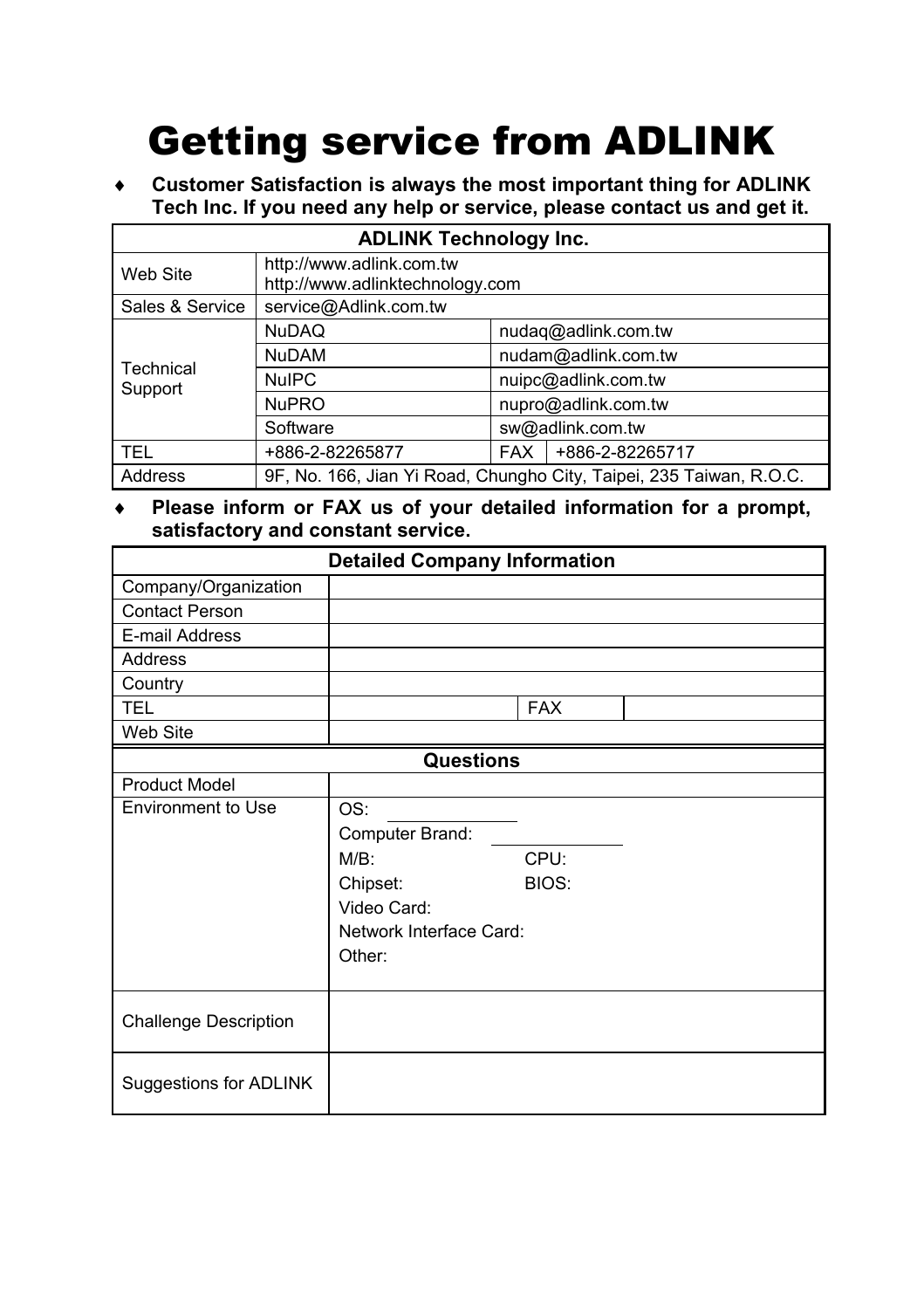# **Table of Contents**

| 1.1<br>1.2<br>1.3<br>1.4                                                    |                                               |  |
|-----------------------------------------------------------------------------|-----------------------------------------------|--|
|                                                                             |                                               |  |
| 2.1<br>2.2<br>2.3<br>2.4<br>2.5<br>2.6<br>2.7<br>2.8<br>2.9<br>2.10<br>2.11 | Setting of Lower IRQ Signal Polarity (JP4) 13 |  |
|                                                                             |                                               |  |
| 3.1<br>3.2<br>3.3<br>3.4<br>3.5<br>3.6                                      | 3.6.1<br>3.6.2<br>3.6.3                       |  |
|                                                                             |                                               |  |
| 4.1<br>4.2<br>4.3                                                           |                                               |  |
|                                                                             |                                               |  |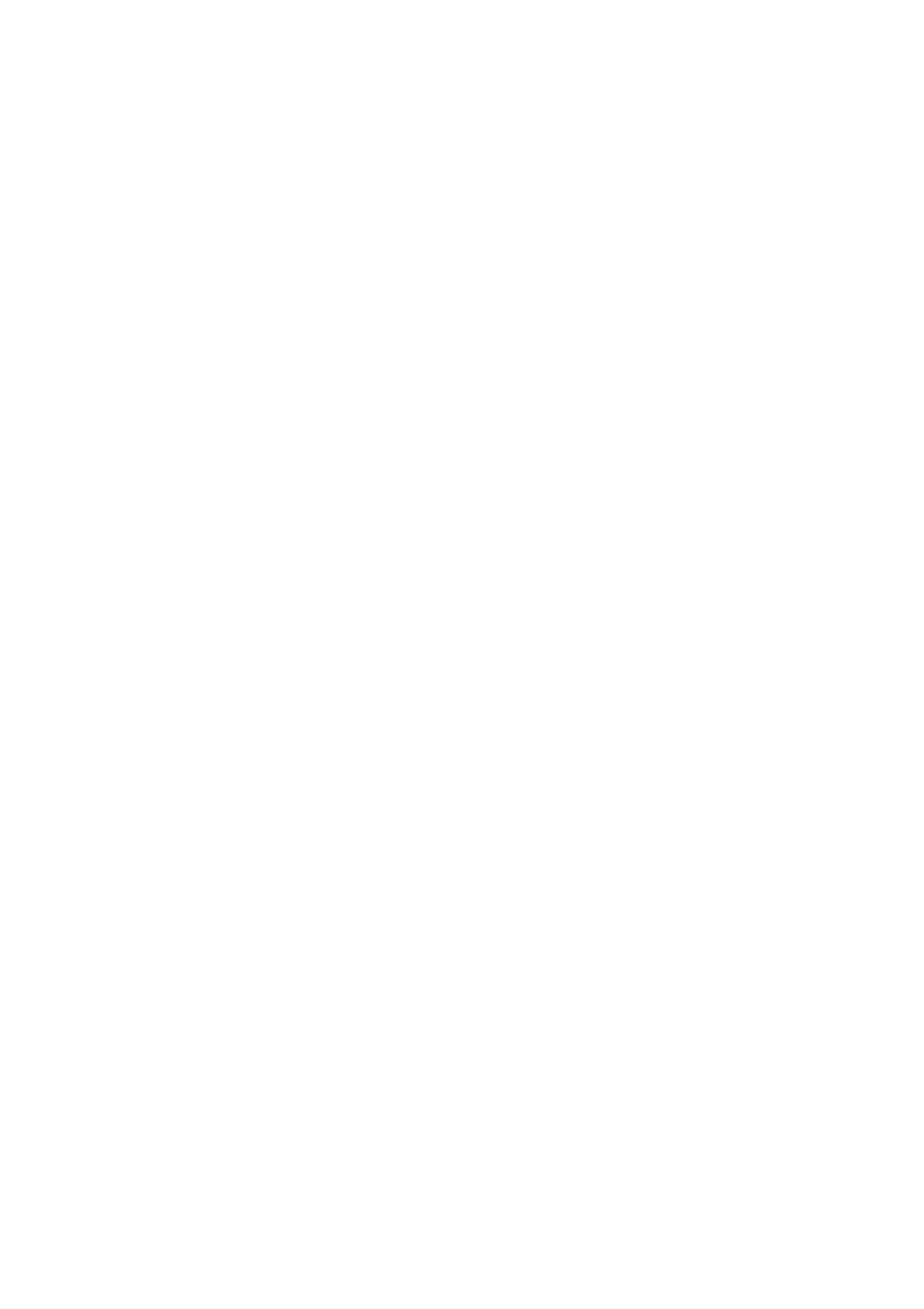# How to Use This Manual

This manual is designed to help you use the ACL-7130. The manual describes how to modify various settings on the ACL-7130 card to meet your requirements. It is divided into five chapters:

- **Chapter 1,** "Introduction," gives an overview of the product features, applications, and specifications.
- **Chapter 2,** "Installation," describes how to install the ACL-7130. The layout of ACL-7130 is shown, the DIP switch setting for base address, and jumpers setting for interrupt trigger, and trigger mode are specified.
- **Chapter 3,** "Register Format", describes the register format and how to program the ACL-7130 for digital I/O and timer/counter.
- **Chapter 4,** "Digital I/O Operation Theorem," describes how to connect the external signal with ACL-7130's isolated and non-isolated digital.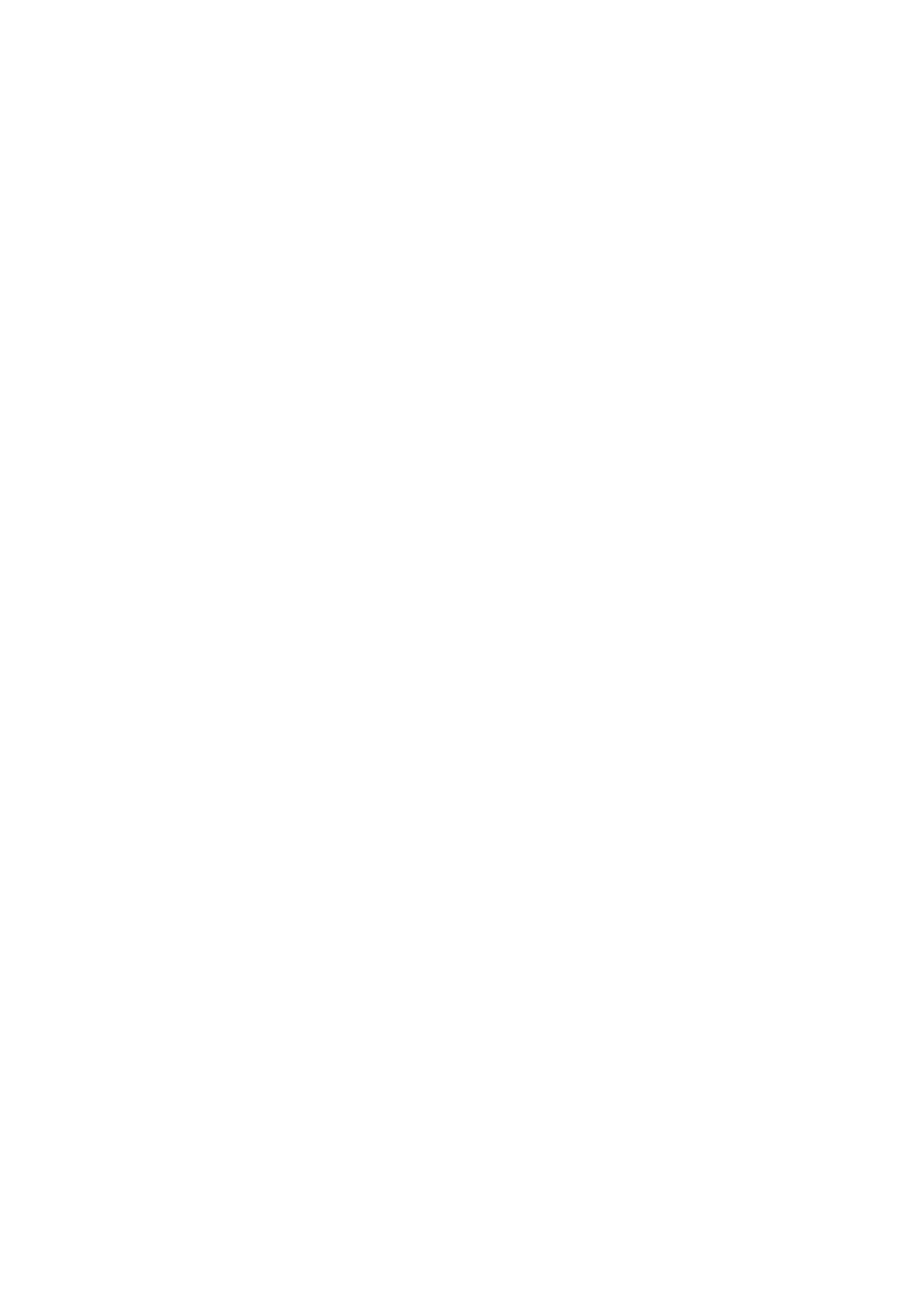# 1

## Introduction

The ACL-7130 is an isolated digital I/O card with a bus. The card provides 16 isolated digital input and 16 isolated digital output channels. The isolated channels are suitable for applications in the industry environment. There are another 16 non-isolated digital input and output channels. It lets users to use the card more flexible.

The card provides dual interrupt lines. One is generated by the external digital signals and the other is generated from the 8254 timer. The dual interrupt lines are very usable in industrial applications of watchdog and trigger signal monitoring.

This card provides one 8254 chips on board. Two 8254 counters are cascaded to provide a timer interrupt source. Users can freely use the another counter.

The I/O signals are via a 37 pin D-type connector that project through the computer case at the rear of the board. Another two non-isolated digital I/O connectors are on-board, which can connect with the daughter board - ACLD-9182 and ACLD-9185 directly.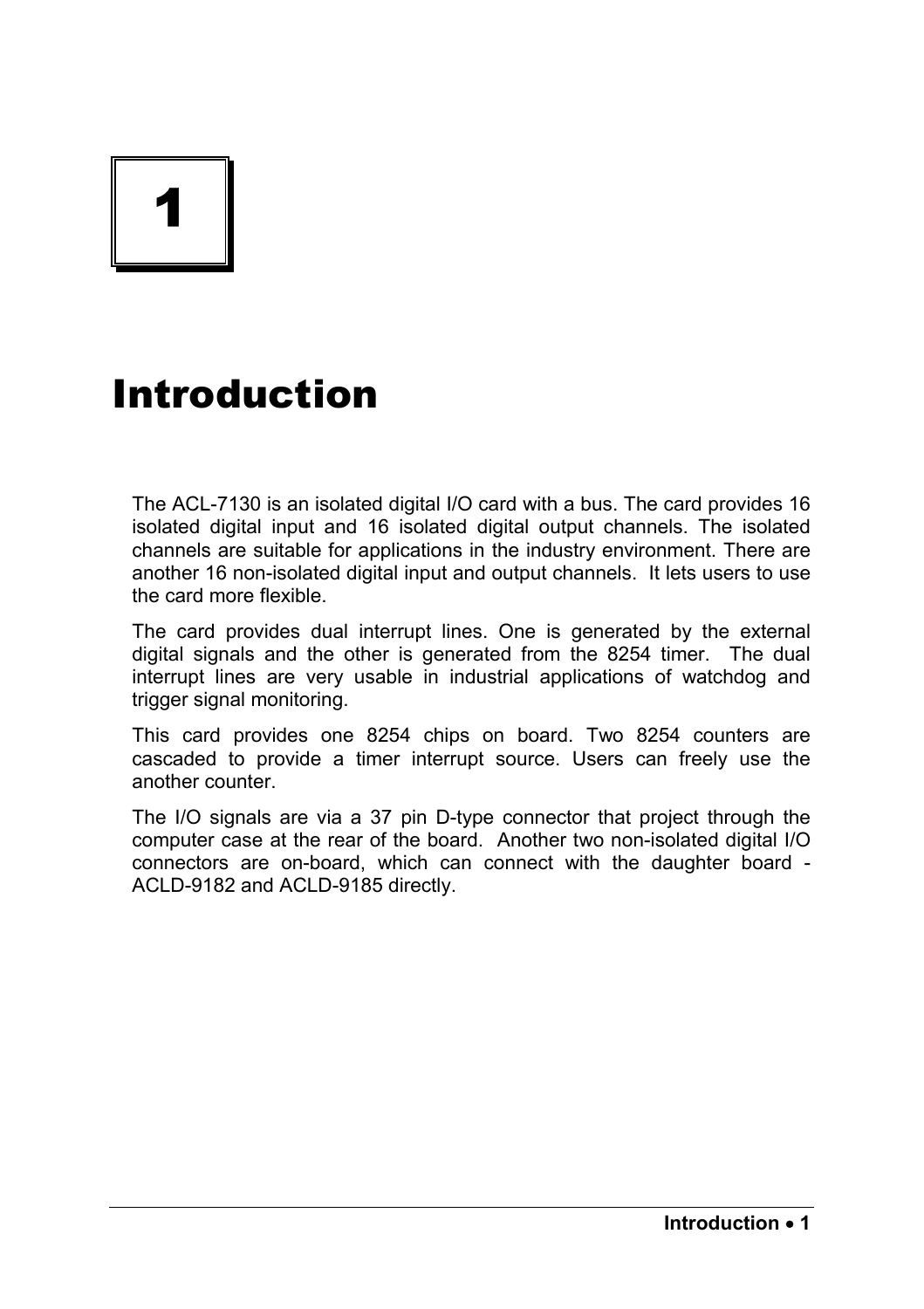#### **1.1 Features**

The ACL-7130 Isolated D/I Card provides the following advanced features:

- 16 isolated digital input and output channels
- 16 non-isolated digital input and output channels
- One 8254 chip on board which provide a set of cascaded timers and one independent counter
- Dual interrupt channels, one is for external interrupt and the other is for on board timer interrupt
- Use 37-pin D-type female connector
- AT-Bus and Compact / Half size PCB

#### **1.2 Applications**

- Laboratory and Industrial automation
- Programmable Logic Controller
- Watchdog timer
- Event counter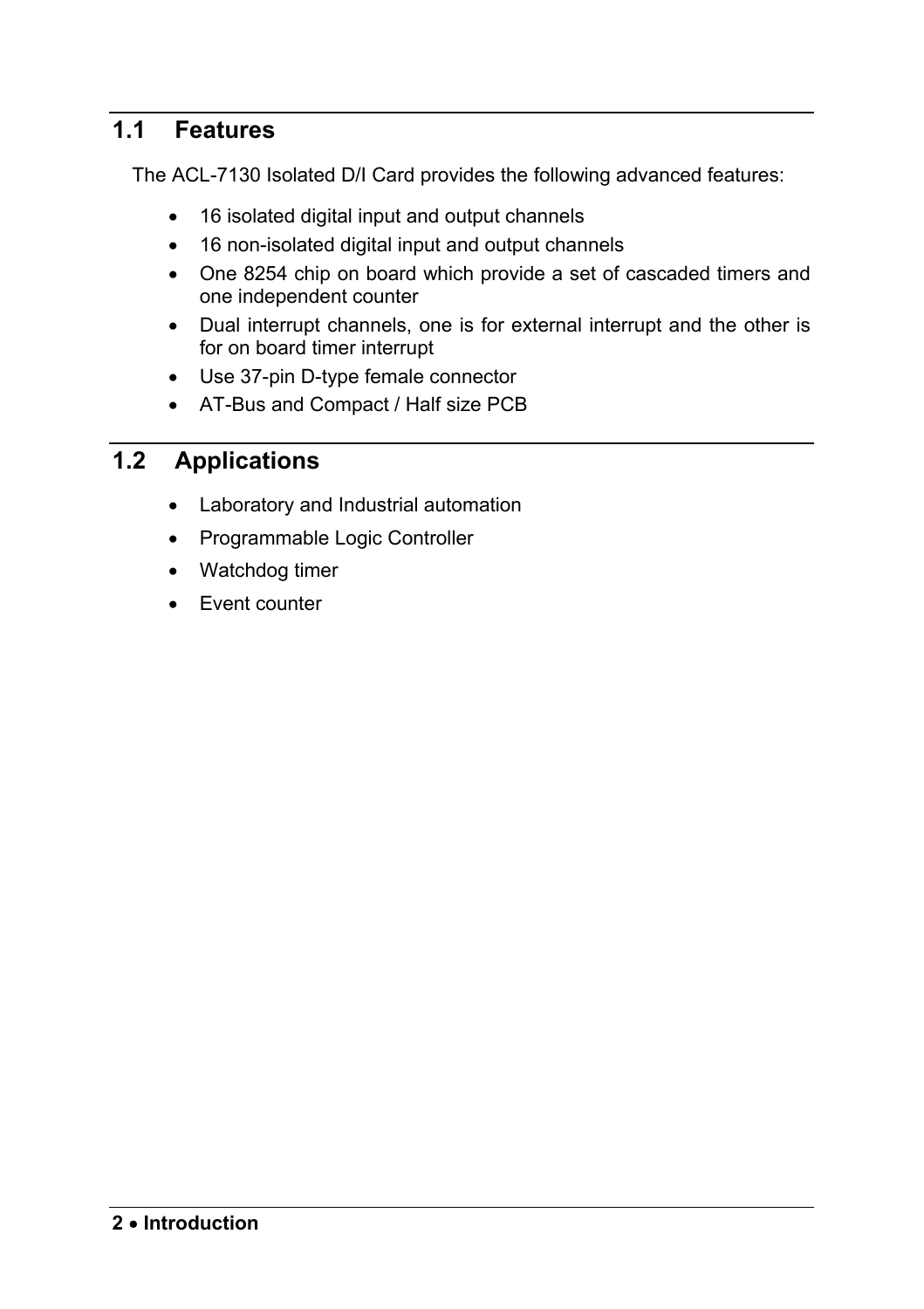#### **1.3 Specifications**

- • **Isolated Digital Output**
- **Number of channels:** 16 channels
- **Electricity characteristics:** Open collector transistor
- **Output Voltage:** open collector 5V (min) to 40 VDC (max)
- **Sink Current:** 
	- Max. 500mA/ch for only one of the TD62003 transistor is ON

347mA/ch for all of the TD62003 transistors are ON @ 10% duty

- **Isolation Voltage:** 2,500 VDC
- **Max. Throughput:** 10KHz
- • **Isolated Digital Input**
- **Number of channels:** 16 channels
- **Electricity characteristics:** Non-polarity photo-coupler
- **Input Voltage:** 0 24VDC or –24VDC 0 Logic H: 3~24V or –24~ -3V Logic L: 0~2.4V or –2.4V~0
- **Input Resistance:** 1.2K Ohm @ 1W (470Ohm for special version)
- **Isolation Voltage:** 2,500 VDC
- **Max. Throughput:** 10KHz
- • **Non-isolated Digital Input**
- **Number of channels:** 16 channels
- **Input logic low voltage:** Min. -0.5V; Max. 0.8V
- **Input logic high voltage:** Min. 2.0V; Max. 5.0V
- **Input loading current:** Max. 0.2 mA at 0.4V
- **Non-isolated Digital Output**
- **Number of channels:** 16 channels
- **Input logic low voltage (Sink):** Max. 0.5V at 24mA;
- **Input logic high voltage (Source):** Max. 0.4V at 12mA
- **Driving Capacity:**All inputs and outputs are TTL/DTL compatible
- • **Programmable Counter:**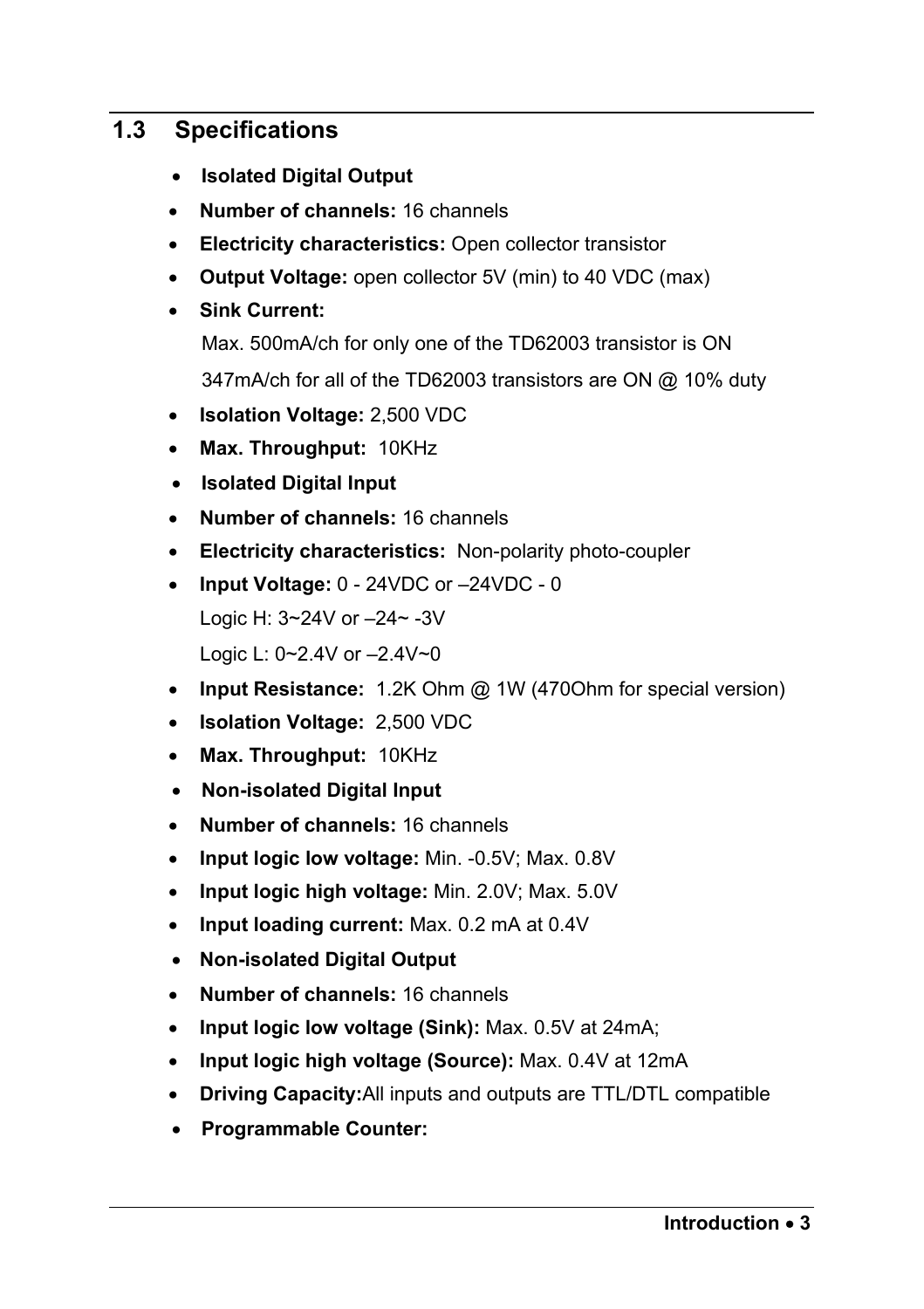- **Chips:** 8254 include 3 counters
- **Counter resolution:** 16-bit counters ( counter0 ~ counter 2)
- **Counter usage**: counter 0 is free for users; counter 1 and counter 2 are cascaded together for timer pacer generation. Base frequency of Counter 2: 2MHz
- **Usable pins:** CLK and GATE for counter 0 (JP5)
- • **General Specification**
- **Bus:** ISA bus
- $\bullet$  **I/O port address:** Hex 200  $\sim$  Hex 3F8 (8 bytes)
- **Connector:** One DB-37 for Isolated DIO
- Two 20-pin flat-cable for TTL DIO
- **Interrupt IRQ**: IRQ 3,4,5,6,7 for external digital interrupt
- IRQ 9,10,11,12,15 for internal timer interrupt
- **Operating Temperature:** 0 ~ 60 °C
- **Storage Temperature:** -20 ~ 80 °C
- **Humidity:** 5 to 95% non-condensing
- **Power Consumption:**
- 5V @ 360mA typical
- **Dimension:** 163 mm x 123 mm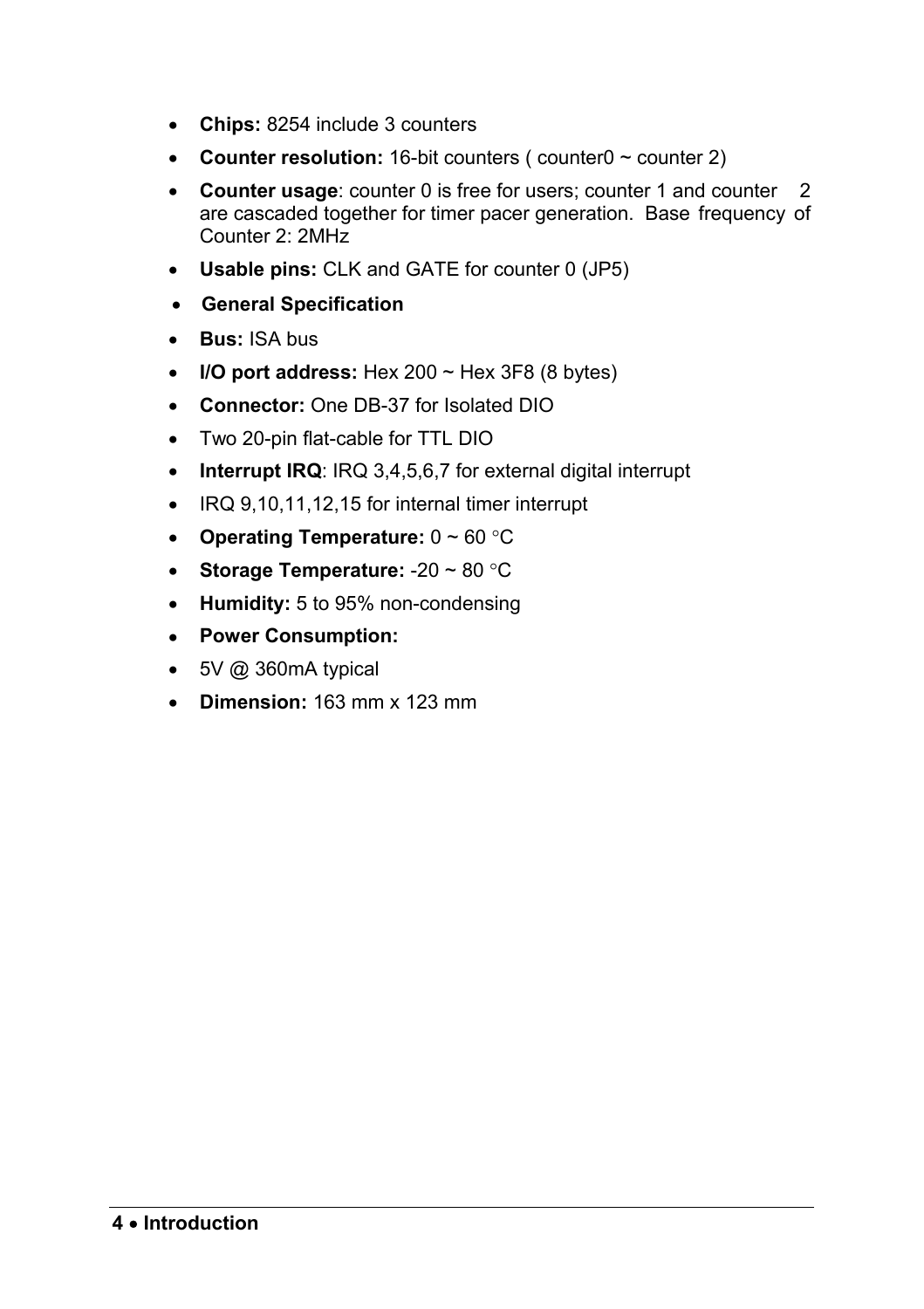#### **1.4 Software Supporting**

The ACL-7130 is programmed using simple 8-bit I/O port commands. Users can use high level language, such as BASIC, C, or PASCAL, or low- level language, such as assembly to program the board. For the programming under Windows or LabView, please contact your dealer to purchase ACLS-DLL1 or ACLD-LVIEW.

#### **ACLS-DLL1**

For easily program the board under Windows environment, we also provide **ACLS-DLL1**, which include the DLL for Windows 95/98/NT. With ACLS-DLL1, you can use compilers such as VB, VC/C++, or Delphi.

#### **ACLS-LVIEW**

For easily link the ACL-7122 with LabView of National Instrument. ACLS-LVIEW includes the Vis of the ACL-7122 under for Windows 3.1/95/98 and NT.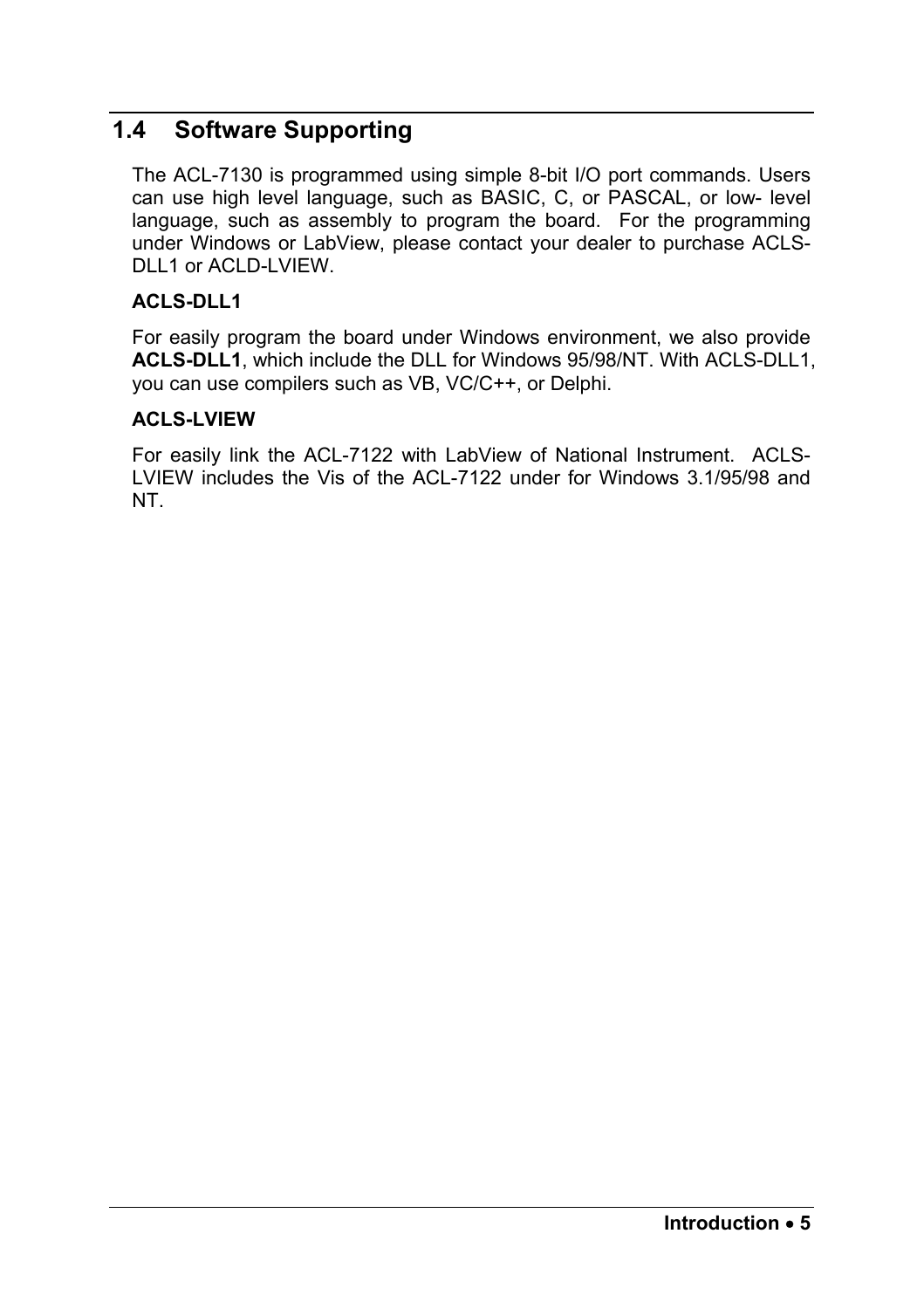2

# Installation

This chapter describes how to install the ACL-7130. The following procedures show the installation procedures:

- Check what you have
- Check the PCB and check the location of jumper and switch
- Setup the jumpers according to the operation theorem
- Installation the DOS software library if necessary

#### **2.1 What You Have**

In addition to this manual, the package includes the following items:

- ACL-7130 Isolated Digital I/O Card
- ADLINK CD

If any of these items is missing or damaged, contact the dealer from whom you purchased the product. Save the shipping materials and carton in case you want to ship or store the product in the future. The default setting of ACL-7130 is shown at the end of this chapter.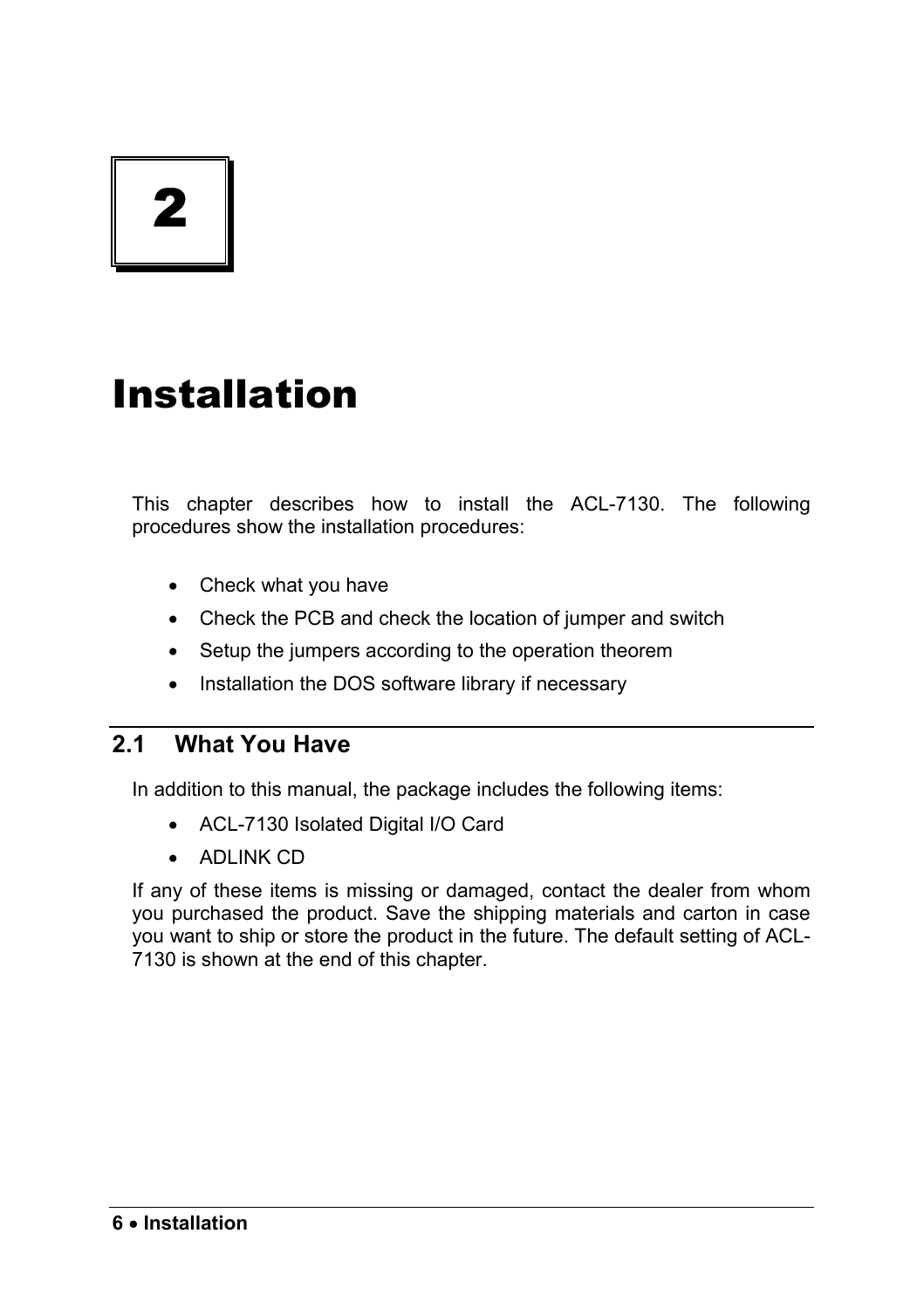#### **2.2 Unpacking**

Your ACL-7130 card contains sensitive electronic components that can be easily damaged by static electricity.

The card should be done on a grounded anti-static mat. The operator should be wearing an anti-static wristband, grounded at the same point as the antistatic mat. Inspect the card module carton for obvious damage. Shipping and handling may cause damage to your module. Be sure there are no shipping and handing damages on the module before processing.

After opening the card module carton, extract the system module and place it only on a grounded anti-static surface component side up.

Again inspect the module for damage. Press down on the entire socket IC's to make sure that they are properly seated. Do this only with the module place on a firm flat surface.

#### **Note :** DO NOT APPLY POWER TO THE CARD IF IT HAS BEEN DAMAGED.

*You are now ready to install your ACL-7130.*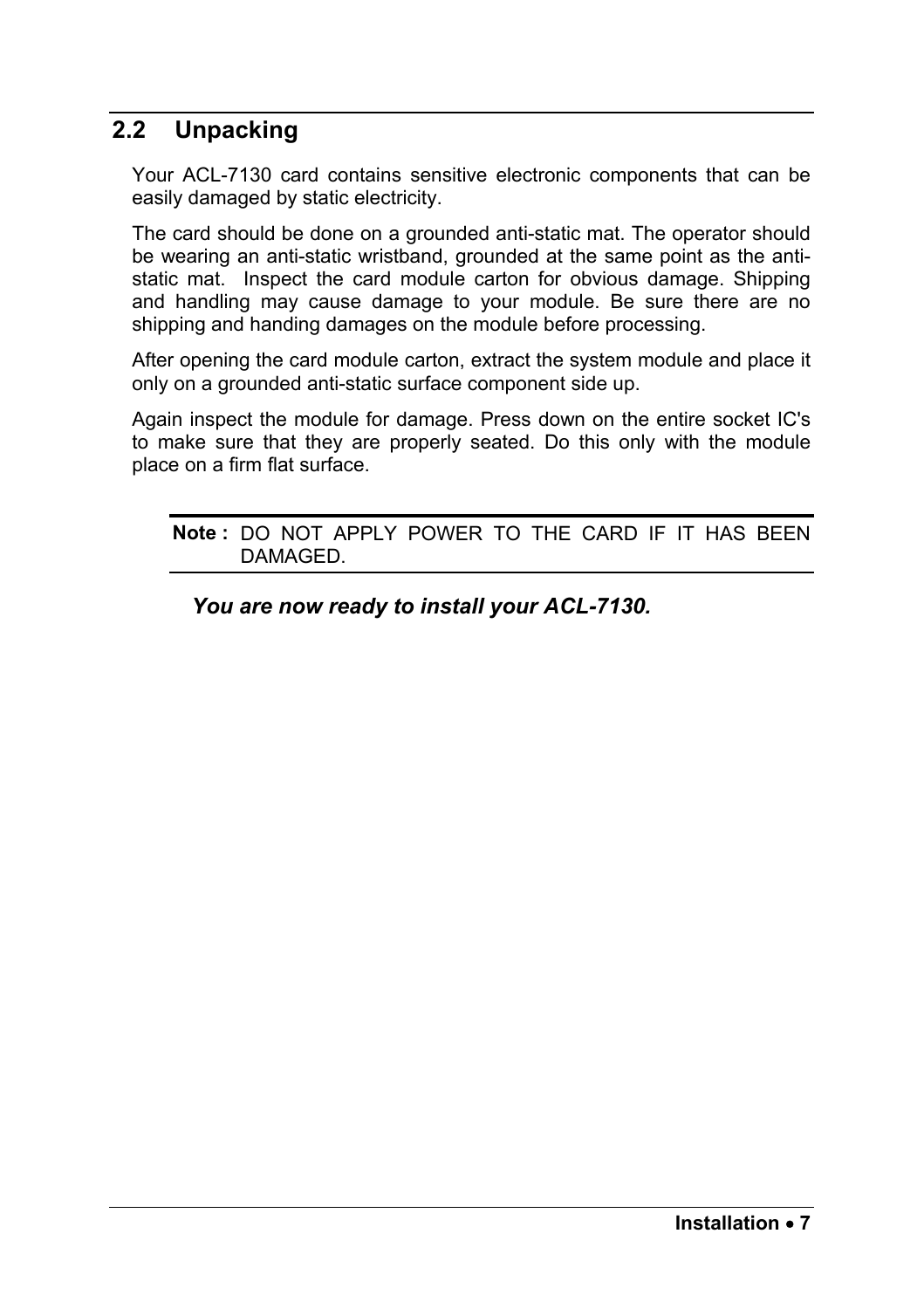### **2.3 PCB Layout**



**Note:** CN4 is for Rev A only, JP6 is for Rev B only.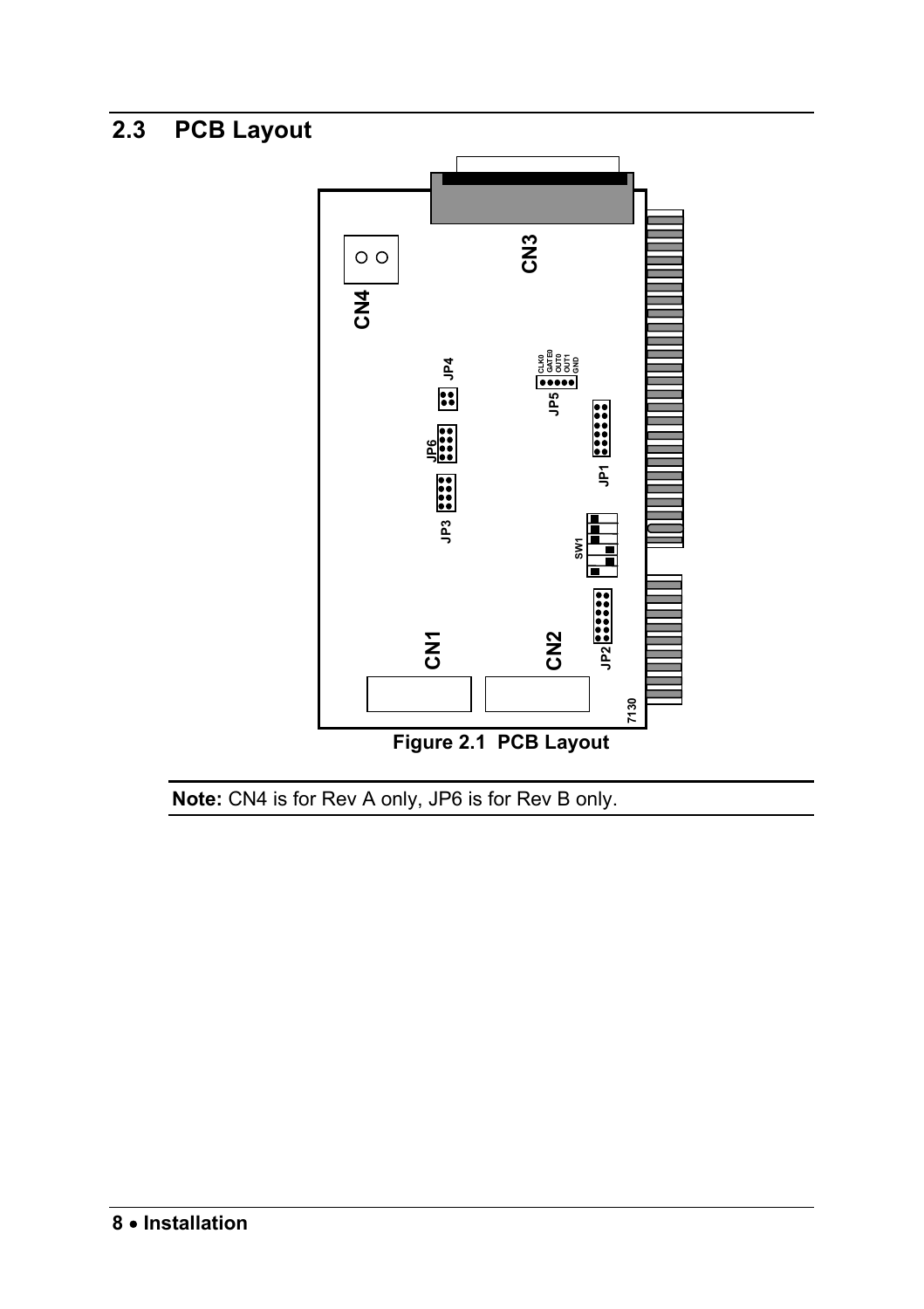#### **2.4 Jumper and DIP Switch Description**

You can change the ACL-7130's channels and base address by setting jumpers and DIP switches on the card. The card's jumpers and switches are preset at the factory. Under normal circumstances, you should not need to change the jumper settings.

A jumper switch is closed (sometimes referred to as "shorted") with the plastic cap inserted over two pins of the jumper. A jumper is open with the plastic cap inserted over one or no pin(s) of the jumper.

#### **2.5 Base Address Setting**

The ACL-7130 requires 8 consecutive address locations in the I/O address space. The base address of the ACL-7130 is restricted by the following conditions.

- **1.** The base address must be within the range *Hex 200* to *Hex 3FF*.
- **2.** The base address should not conflict with any PC reserved I/O address.
- **3.** The base address must not conflict with any add-on card on your own PC. Please check your PC before installing the ACL-7130.

The ACL-7130's base address of registers is selected by an 6 position DIP switch SW1. The default setting of base address is set to be *HEX 300***.** All possible base address combinations are listed as Table 2.2. You may modify the base address if the address *HEX 300* has been occupied by another addon card.



**BASE\_ADDR. = Hex 300**

**Figure 2.2 Default Base Address Setting**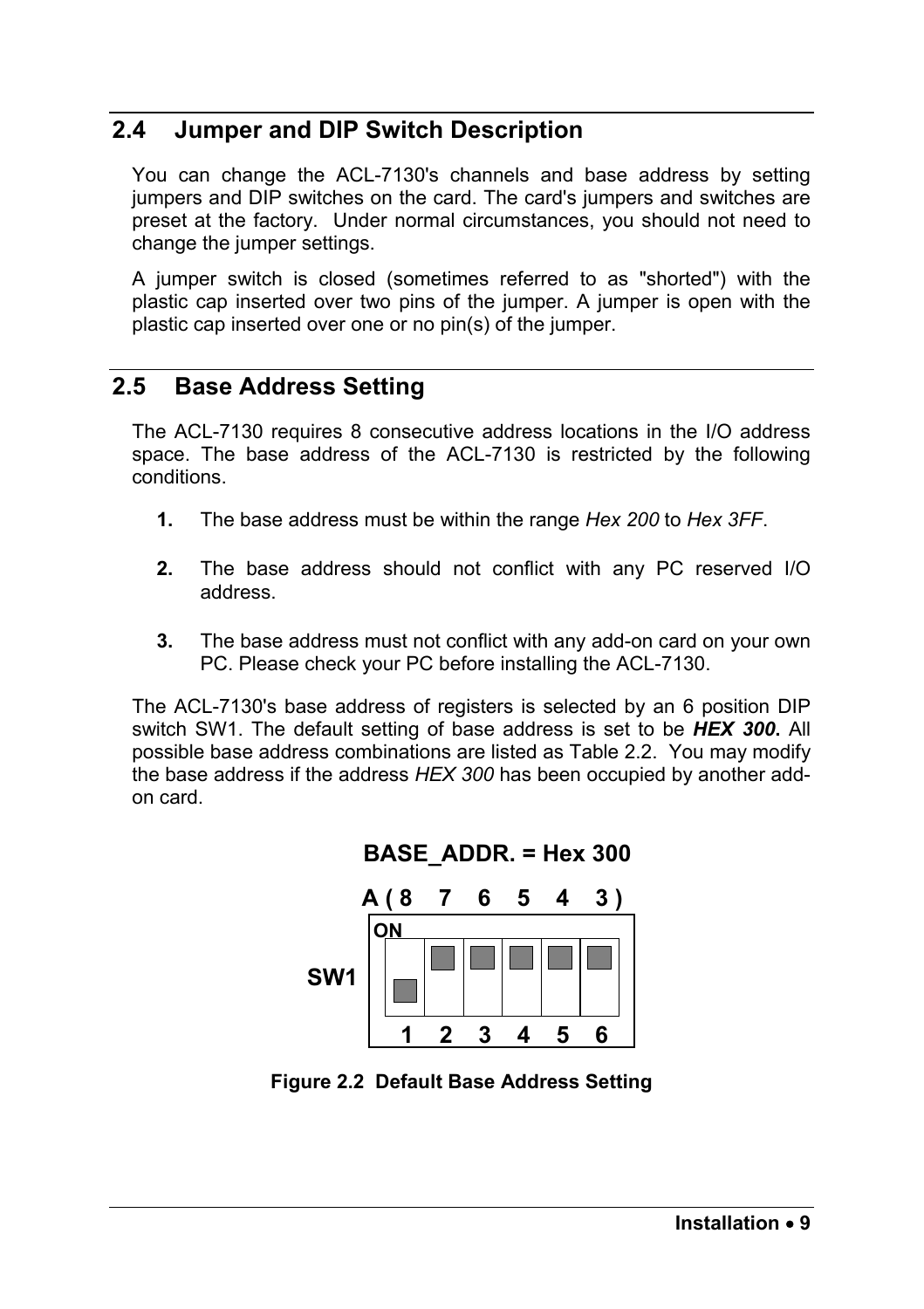| I/O port     | 1          | $\overline{2}$ | 3          | 4          | 5          | 6          |
|--------------|------------|----------------|------------|------------|------------|------------|
| Address(Hex) | A8         | A7             | A6         | A5         | A4         | A3         |
| 200-207      | ON         | ON             | ON         | ON         | ON         | ON         |
|              | (0)        | (0)            | (0)        | (0)        | (0)        | (0)        |
| 208-20F      | ΟN         | OΝ             | ON         | OΝ         | ΟN         | <b>OFF</b> |
|              | (0)        | (0)            | (0)        | (0)        | (0)        | (1)        |
| 210-217      | ON         | OΝ             | ON         | OΝ         | <b>OFF</b> | OΝ         |
|              | (0)        | (0)            | (0)        | (0)        | (1)        | (0)        |
| 218-21F      | ΟN         | OΝ             | ON         | OΝ         | <b>OFF</b> | <b>OFF</b> |
|              | (0)        | (0)            | (0)        | (0)        | (1)        | (1)        |
|              |            |                |            |            |            |            |
| 2F8-2FF      | ΟN         | <b>OFF</b>     | <b>OFF</b> | <b>OFF</b> | <b>OFF</b> | <b>OFF</b> |
|              | (0)        | (1)            | (1)        | (1)        | (1)        | (1)        |
| 300-307      | <b>OFF</b> | ΟN             | ΟN         | OΝ         | ΟN         | ON         |
| (default)    | (1)        | (0)            | (o)        | (0)        | (0)        | (0)        |
| 308-30F      | <b>OFF</b> | OΝ             | ON         | ON         | ΟN         | <b>OFF</b> |
|              | (1)        | (0)            | (0)        | (0)        | (0)        | (1)        |
|              |            |                |            |            |            |            |
| 3F0-3F7      | <b>OFF</b> | <b>OFF</b>     | <b>OFF</b> | <b>OFF</b> | <b>OFF</b> | OΝ         |
|              | (1)        | (1)            | (1)        | (1)        | (1)        | (0)        |
| 3F8-3FF      | OFF        | OFF            | OFF        | OFF        | <b>OFF</b> | OFF        |
|              | (1)        | (1)            | (1)        | (1)        | (1)        | (1)        |

\* A3, ..., A8 is corresponding to PC Bus address lines Table 2.1 Possible Base Address Combinations

#### **How to define the base address for the ACL-7130 ?**

The DIP1 to DIP6 in the switch SW1 are one to one corresponding to the PC bus address line A8 to A4. A9 is always 1 and A0~A3 are always 0. If you want to change the base address, you can only change the values of A8 to A4 (the shadow area of below table). The following table is an example, which shows you how to define the base address as *Hex 300*

#### Base Address: *Hex 300*

| A <sub>9</sub> | A8 | A7 | A6 | A <sub>5</sub> | A4 | A <sub>3</sub> | A <sub>2</sub> | A <sub>1</sub> |  |
|----------------|----|----|----|----------------|----|----------------|----------------|----------------|--|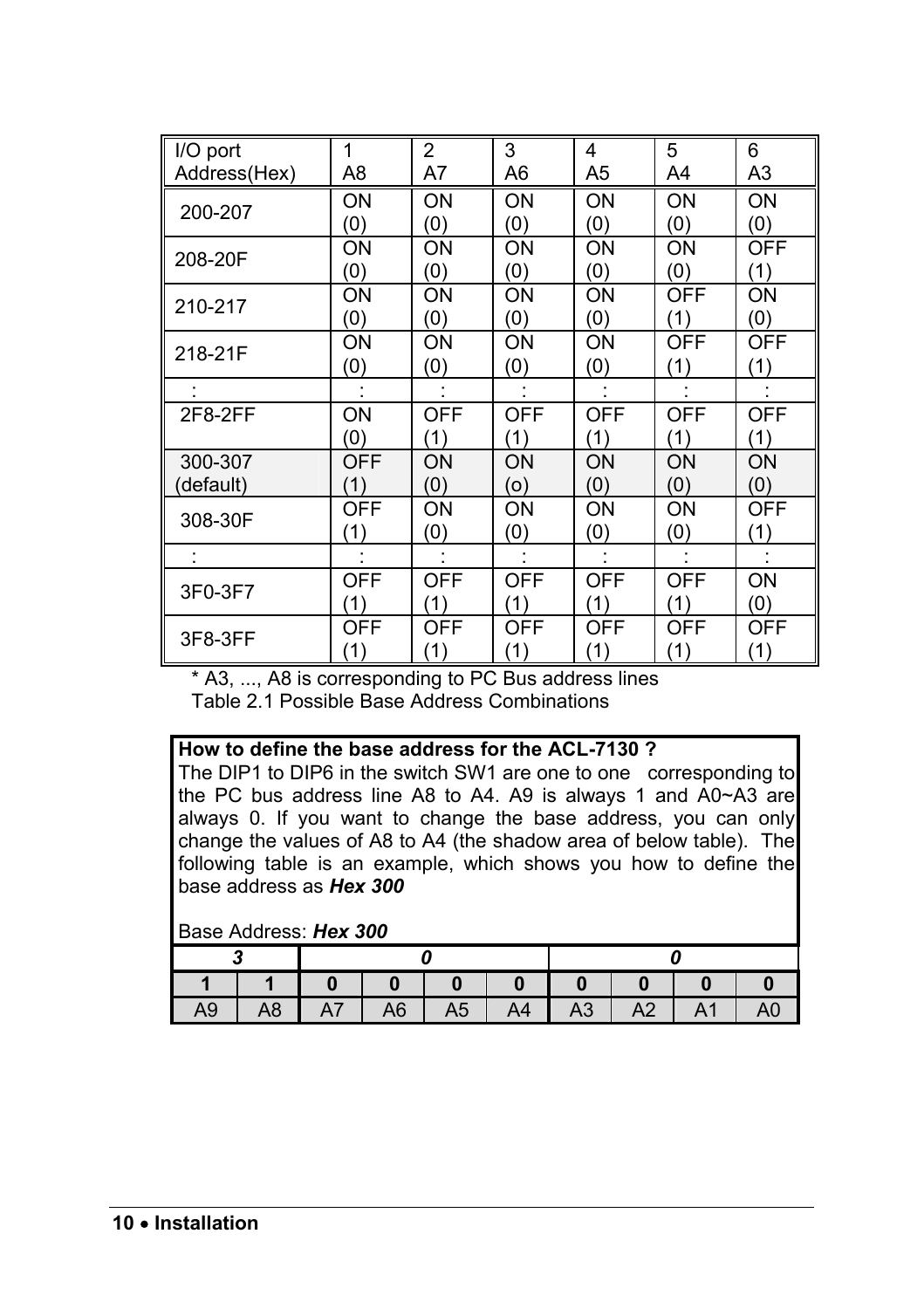#### **2.6 Interrupt Setting**

The ACL-7130 offers AT Bus interrupt levels (IRQ3  $\sim$  IRQ15), also a dual interrupt lines are supported. One is generated by the external digital signals and the other is generated from the 8254 timer on board.



The lower interrupt IRQ can be set as IRQ3~IRQ7 by Jumper JP1. It is illustrated as figure 2.3. The second interrupt IRQ can be set as IRQ9~IRQ15 by jumper JP2. It is illustrated as figure 2.4. Both of lower and higher IRQ can generate interrupt simultaneously.

The external digital signals can trigger the interrupt through lower interrupt setting. There are four different digital I/O signals can be used as interrupt trigger sources, also the trigger mode is either fall-edge or rising-edge trigger.

**Note :** Both lower and higher IRQ can be set simultaneously. And, two different IRQ can be generated by using ACL-7130. Be aware that there is no other add-on card shares the same interrupt level at the same system.



**Figure 2.3 JP1 setting for lower IRQ**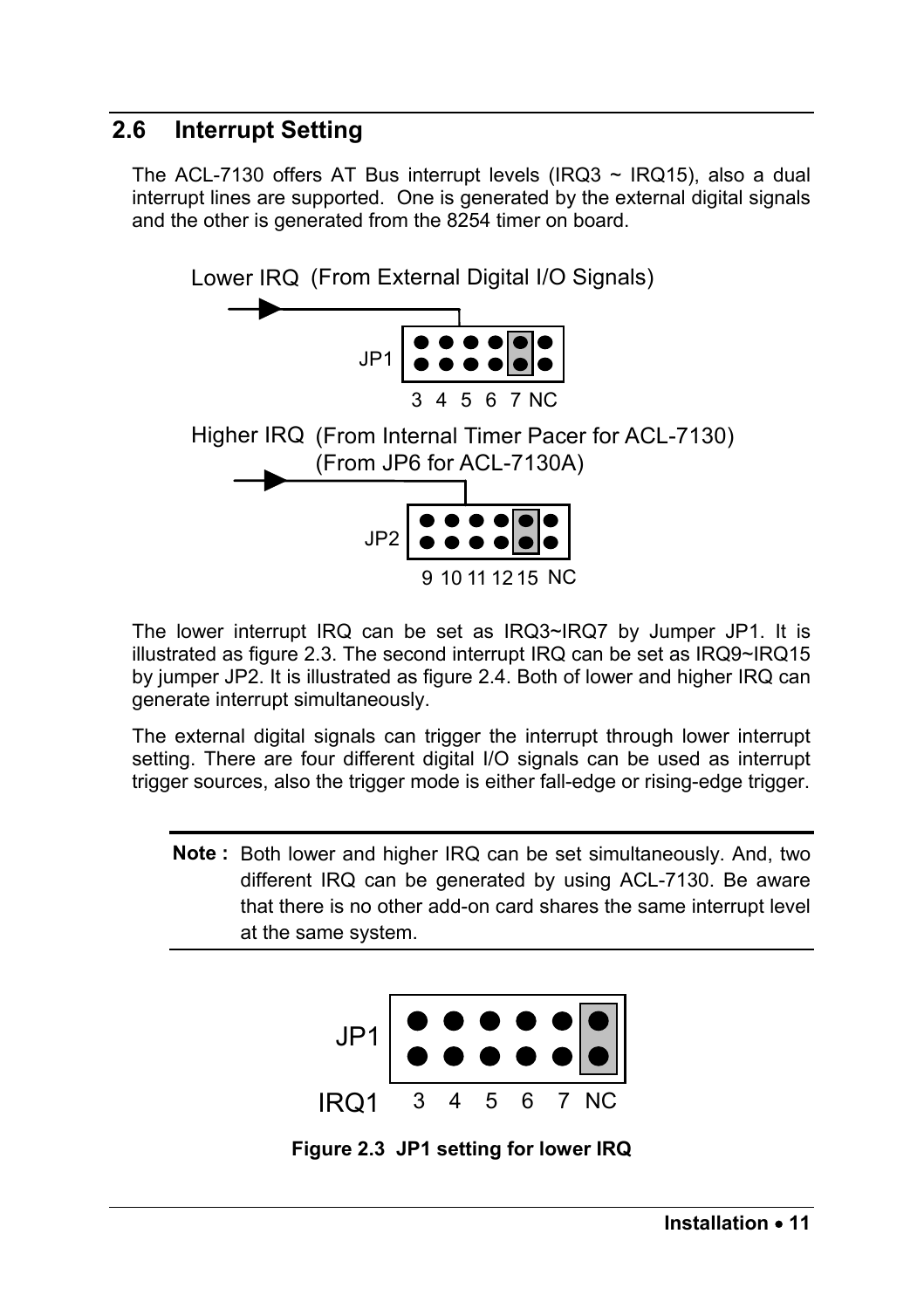



#### **2.7 Setting of IRQ Signal Source**

The lower Interrupt IRQ source (JP3) can be set as either

IDI\_0:Isolated Digital Input channel 0, or

IDI\_1:Isolated Digital Input channel 1, or

DI\_0: Digital Input 0, or

DI\_1: Digital Input 1.

The jumper JP4 is used for signal source selection.



**Figure 2.5-1 Jumper JP3 setting** 

The higher IRQ source (JP6) can be set as either

OUT1: Timer Pacer Output IDI\_0: Isolated Digital Input channel 0, or IDI\_1: Isolated Digital Input 1, or DI 1: Digital Input 1.



**Figure 2.5-2 Jumper JP6 setting**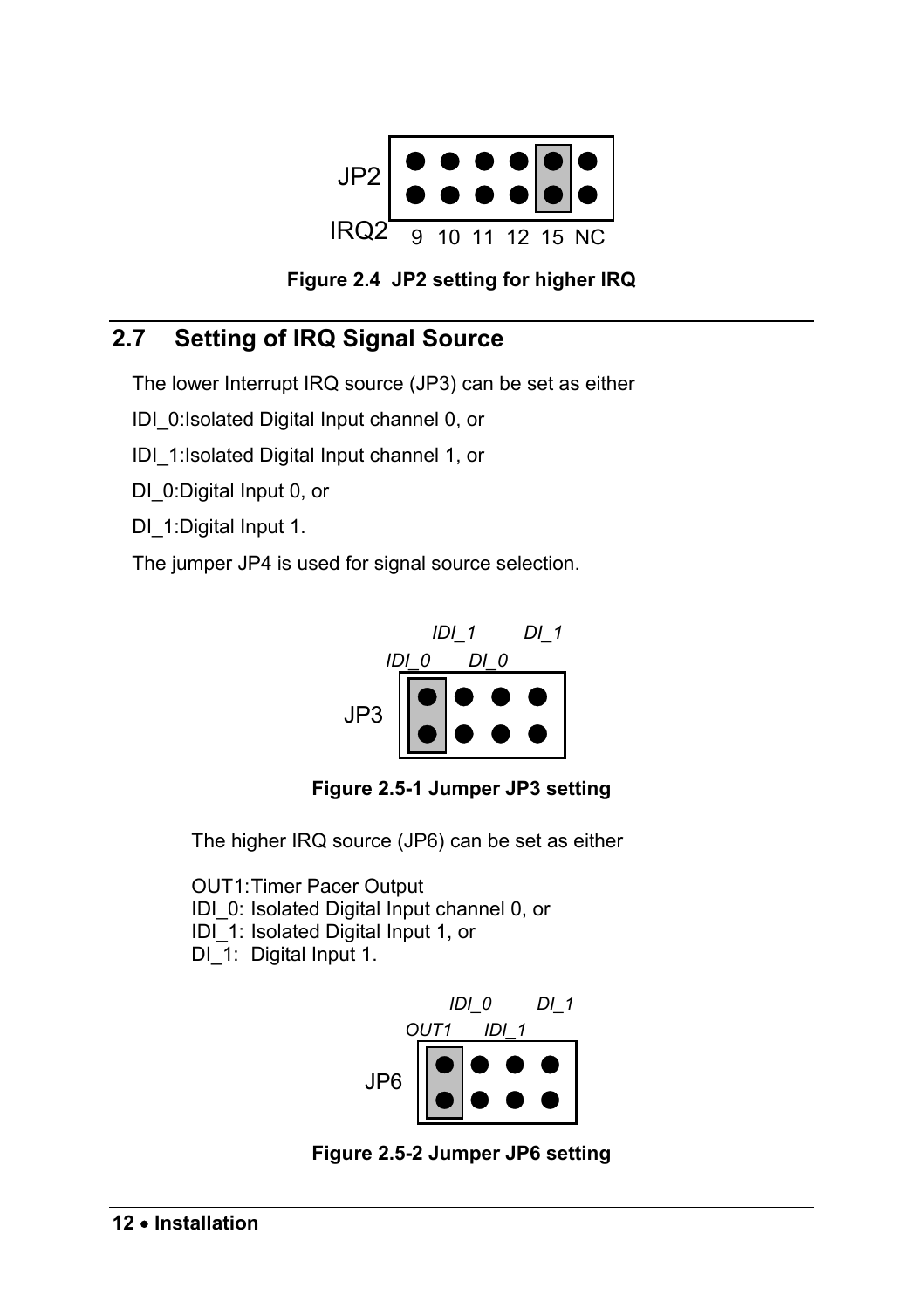#### **2.8 Setting of Lower IRQ Signal Polarity (JP4)**

The Interrupt signal can be selected as Fall Edge trigger or Rise Edge trigger. It can be set as jumper JP4.



**Figure 2.6 Jumper JP4 setting**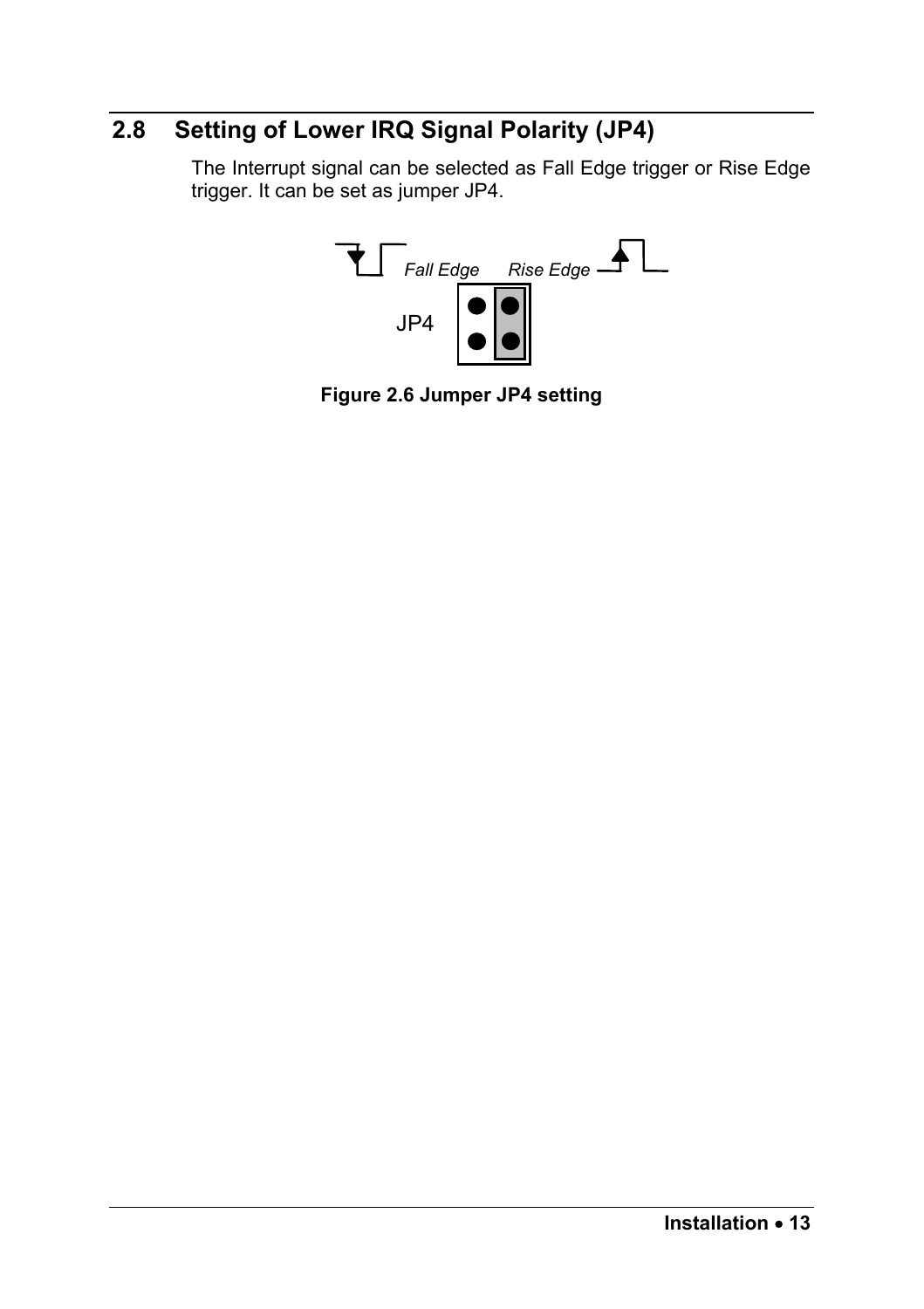#### **2.9 Pin Assignments**

There are three DIO connectors. The pin assignments of the 37 pins D-type connector CN3, which is an isolated DIO signal connector, is shown in Figure 2.7. The definitions of the non-isolated DIO signal connectors CN1 and CN2 are shown is Figure 2.8 and Figure 2.9 respectively.

| (1)<br>IDI 0    | O                            |                       |
|-----------------|------------------------------|-----------------------|
| $IDL_2$<br>(2)  | $\circ$<br>$\circ$           | (20) IDI_1            |
|                 | $\circ$                      | (21)<br>IDI 3         |
| $IDL_4$<br>(3)  | $\circ$<br>$\bigcirc$        | IDI_5<br>(22)         |
| (4)<br>IDI 6    | $\circ$<br>$\bigcirc$        | (23)<br><u>IDI_7</u>  |
| IDI 8<br>(5)    | $\circ$                      |                       |
| IDI_10 (6)      | $\circ$<br>$\circ$           | IDI_9<br>(24)         |
| IDI_12 (7)      | $\bigcirc$<br>$\circ$        | (25)<br>IDI 11        |
|                 | $\overline{O}$               | IDI_13<br>(26)        |
| IDI_14 (8)      | O<br>$\overline{\mathsf{O}}$ | <b>IDI_15</b><br>(27) |
| EIGND<br>(9)    | O<br>Ó                       | <b>EOGND</b><br>(28)  |
| EOGND(10)       | $\circ$<br>$\bigcirc$        | <b>EOGND</b><br>(29)  |
| ID0_0 (11)      | $\circ$<br>$\bigcirc$        | (30)<br><b>ID0_1</b>  |
| ID0_2 (12)      | $\circ$                      |                       |
| ID0_4 (13)      | $\overline{\mathsf{O}}$<br>O | (31)<br>ID0_3         |
| ID0_6 (14)      | $\mathsf O$<br>O             | (32)<br>ID0_5         |
|                 | $\bigcirc$                   | <b>ID0_7</b><br>(33)  |
| ID0_8 (15)      | O<br>O                       | IDO_9<br>(34)         |
| ID0_10(16)      | $\circ$<br>O                 | ID0_11<br>(35)        |
| ID0_12(17)      | $\circ$                      |                       |
| ID0_14(18)      | $\circ$<br>$\circ$           | ID0_13<br>(36)        |
| <b>VDD</b> (19) | О<br>С                       | <b>IDO 15</b><br>(37) |
|                 |                              |                       |

**Figure 2.7 Pin assignment of Connector CN3** 

#### **Legend:**

*IDI\_n*: Isolated digital input channel #n *IDO n*: Isolated digital output channel #n *EIGND*: Ground return path of isolated input channels **EOGND:** Ground return path of isolated output channels *VDD*: Power supply of isolated output channels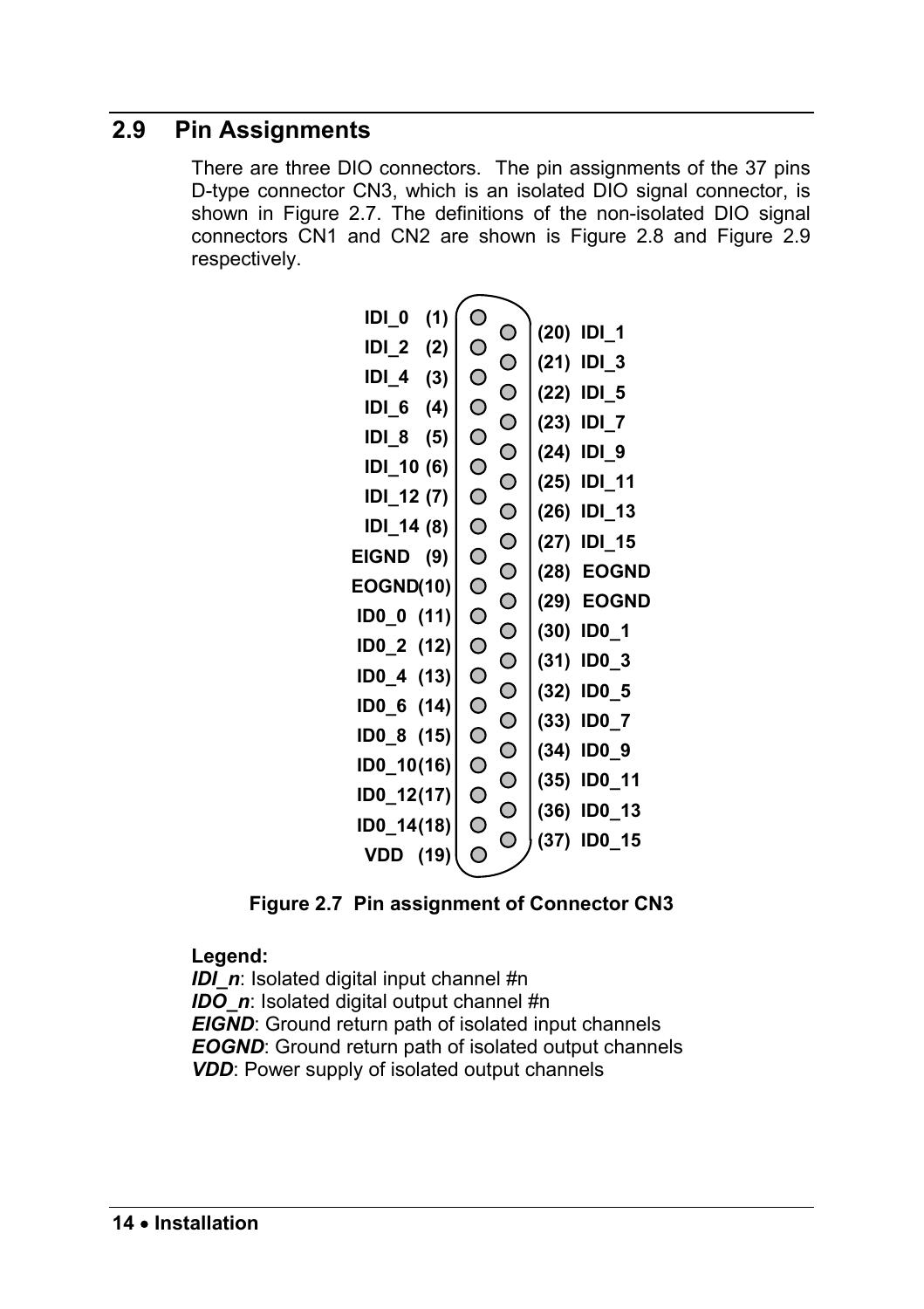• CN 2: Digital Signal Input (DI 0 - 15)



**Figure 2.8 Pin assignment of Connector CN2** 

• CN 1: Digital Signal Output (DO 0 - 15)



**Figure 2.9 Pin assignment of Connector CN1** 

CN 4 : Isolated Output GND Terminal



**Legend:** 

*DO n*: Digital output signal channel *n DI n*: Digital input signal channel *n* GND: Digital ground E.GND: External Ground for Isolated Input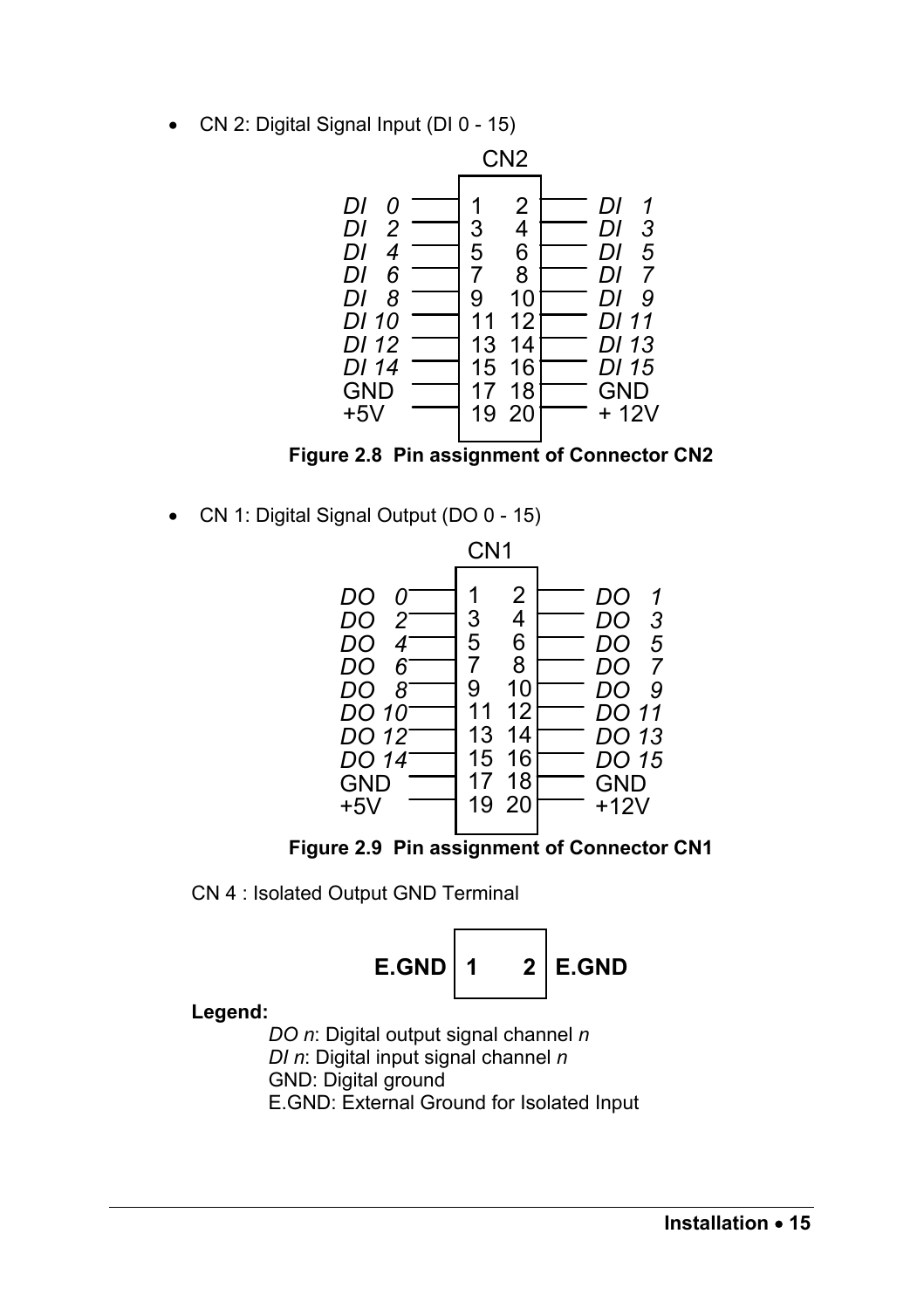#### **2.10 Counter Signals Connector (JP5)**

There is an internal programmable timer/counter 8254 chip on the ACL-7130. The counter1 and counter 2 are cascaded together for timer pacer generation. The reminder counter 0 is available for flexible usage. Refer figure 2.11. The jumper JP5 is connector for counter 0 and its pin assignment is illustrated as figure 2.10.



**Figure 2.10 Pin Assignment of JP5** 

The pacer rate of above configuration is determined by the formula:

```
Pacer rate = 2 MHz / (C1 * C2)
```
The maximum pacer signal rate is 2MHz/1=2MHz. The minimum signal rate is 2MHz/65535/65535, which is a very slow frequency that user may never use it. For example, if you wish to get a pacer rate 2.5 kHz, you can set C1  $= 40$  and C2 = 20. That is 2.5KHz = 2MHz / (40 x 20)

#### **2.11 Software Library Installation**

To install the DOS library software and utilities, please follow the following installation procedures:

- 1. Put *ADLINK CD* into the appropriate CD-ROM drive.
- 2. Type the following commands to change to the card's directory (*X* indicates the CD-ROM drive):

#### *X*:\>**CD \NuDAQISA\7130**

3. Execute the setup batch program to install the software:

*X*:\NuDAQISA\7130>**SETUP**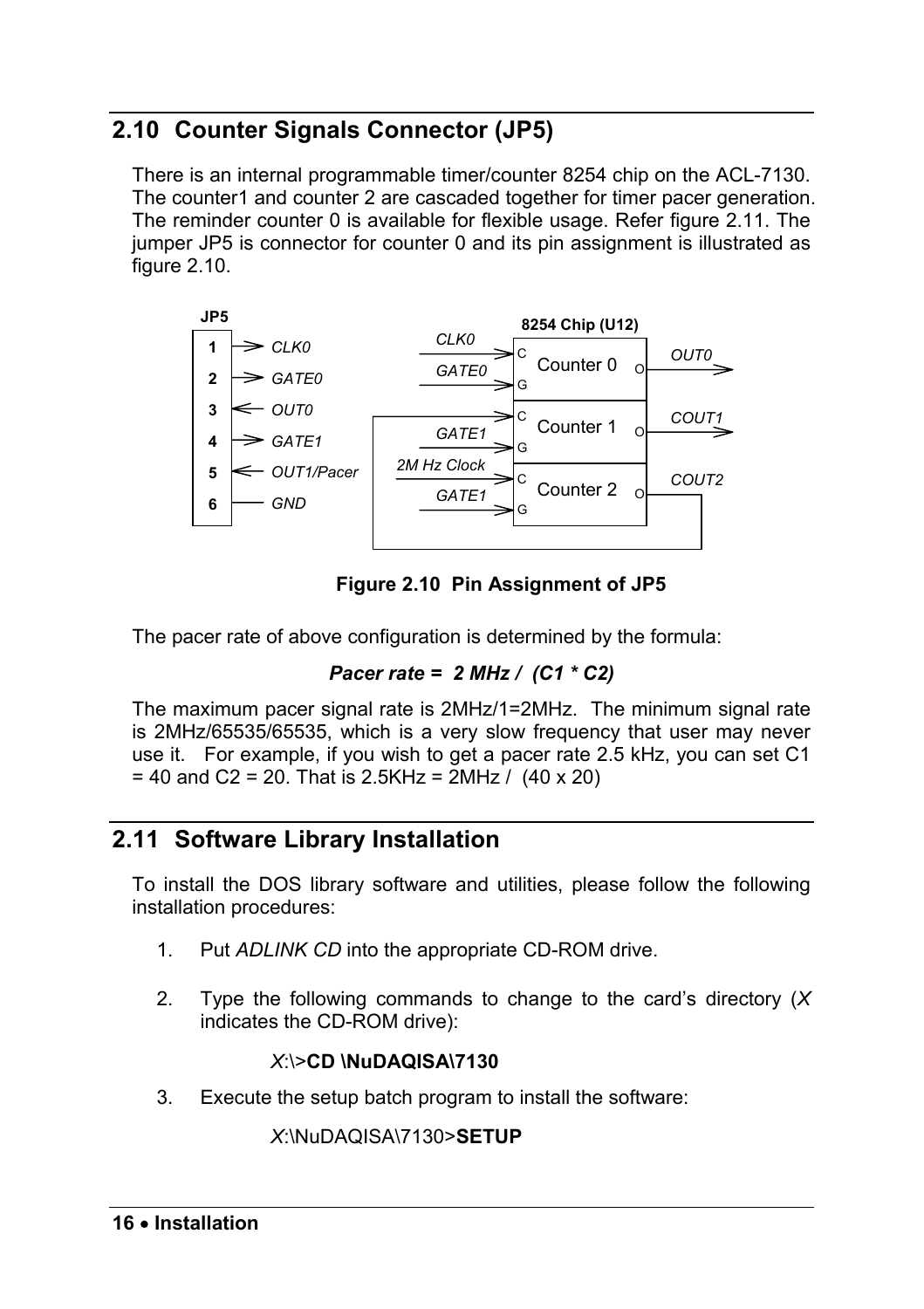3

# Registers Format

#### **3.1 I/O Registers Map**

The ACL-7130 requires 8 consecutive addresses in the PC I/O address space. The I/O address map is compatible with PCL-730 but which one more timer / counter chip. Table 3.1 shows the I/O address of each register with respect to the base address.

| <b>Address</b> | Write                 | Read                  |
|----------------|-----------------------|-----------------------|
| Base $+0$      | Isolated DO low byte  | Isolated DI low byte  |
| Base $+1$      | Isolated DO high byte | Isolated DI high byte |
| Base $+2$      | DO low byte           | DI low byte           |
| Base $+3$      | DO high byte          | DI high byte          |
| Base $+4$      | 8254 Counter #0       |                       |
| Base $+5$      | 8254 Counter #1       |                       |
| Base $+6$      | 8254 Counter #2       |                       |
| Base $+7$      | 8254 mode control     | 8254 counter status   |

#### **Table 3.1 I/O Address Map of ACL-7130**

DO -- Digital Output

DI -- Digital Input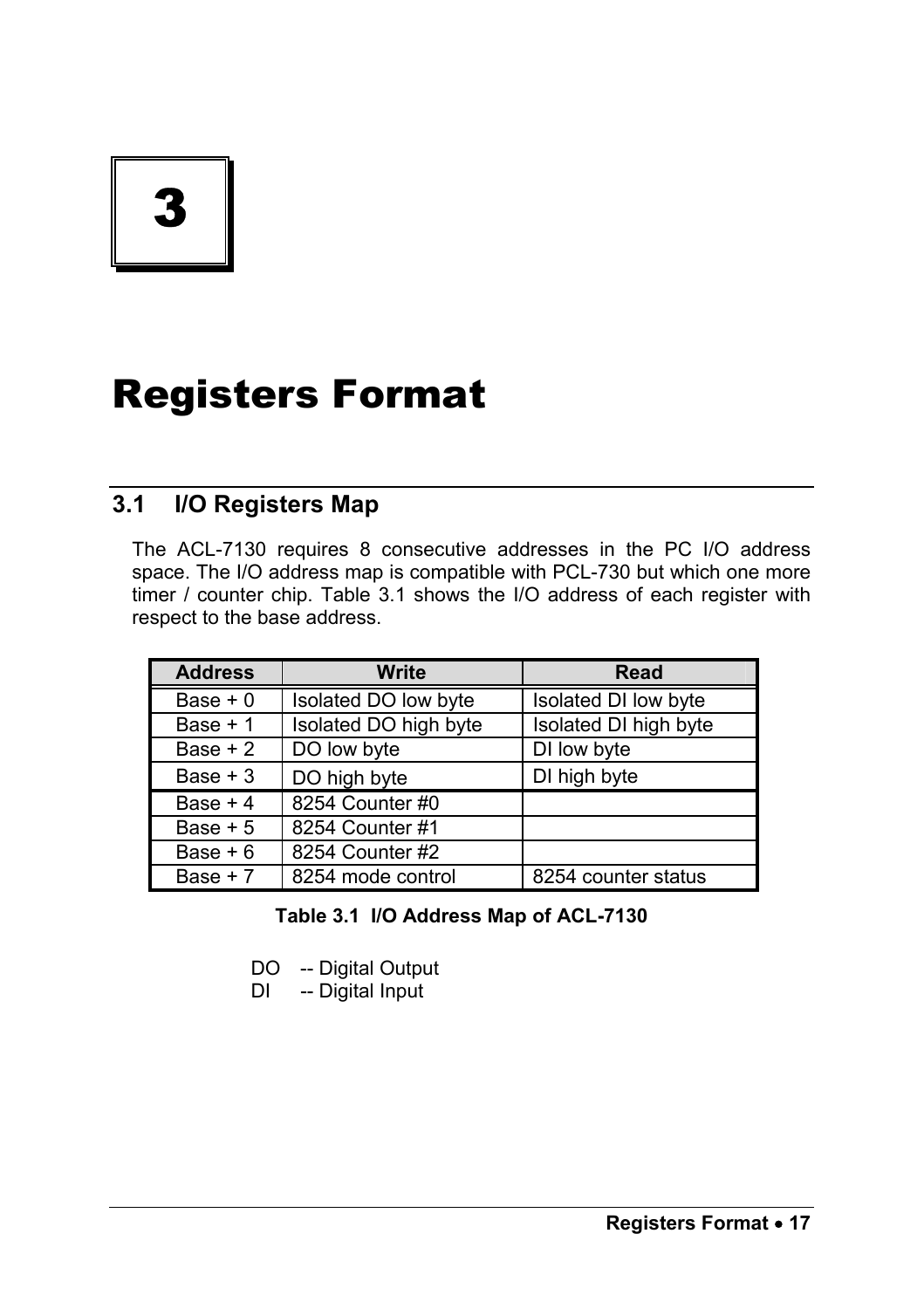#### **3.2 Digital Input Registers**

There are total 32 digital input channels on the ACL-7130, including 16 isolated DI channels and 16 non-isolated channels. Each bit is corresponding to a signal on the connectors.

#### **Address: BASE + 0 ~ BASE + 3**

#### **Attribute: read only**

#### **Data Format:**

| Bit        |    |    |          |           |          |          |   |  |
|------------|----|----|----------|-----------|----------|----------|---|--|
| $Base + 0$ |    | 6  | IDI<br>5 | 4         | IDI<br>ົ | IDI<br>ົ |   |  |
| Base +     | 15 | 14 | 13       | 12<br>IDI | IDI      |          | 9 |  |
| Base $+2$  |    | 6  | 5        |           | າ        | ີ        |   |  |
| Base $+3$  | 15 | 14 | 13       | 10        |          |          | a |  |

*IDI\_N* : Isolated Digital Input CH *N*

*DI\_N* : Non-isolated Digital Input CH *N* 

#### **3.3 Digital Output Registers**

There are total 32 digital output channels on the ACL-7130; including 16 isolated DO channels and 16 non-isolated channels. Each bit is corresponding to a signal on the connector.

#### **Address: BASE + 0 ~ BASE + 3**

#### **Attribute: write only**

#### **Data Format:**

| Bit        |    |                  |                  |                                 |                 |     |     |    |
|------------|----|------------------|------------------|---------------------------------|-----------------|-----|-----|----|
| Base $+0$  |    | 6<br>IDO         | 5                | <b>IDO</b><br>4                 | <b>IDO</b><br>ີ | ົ   | Ш   |    |
| Base +     | 15 | 14<br><b>IDO</b> | <b>IDO</b><br>13 | <b>IDO</b><br>$12 \overline{ }$ | <b>IDO</b>      | ∩חו | IDO | -8 |
| Base $+2$  |    | 6                | 5                |                                 | ົ               | ົ   |     |    |
| $Base + 3$ | 15 | 14               | 13               | 12                              | 44              |     | 9   |    |

*IDO\_N* : Isolated Digital Output CH *N DO\_N* : Digital Output CH *N*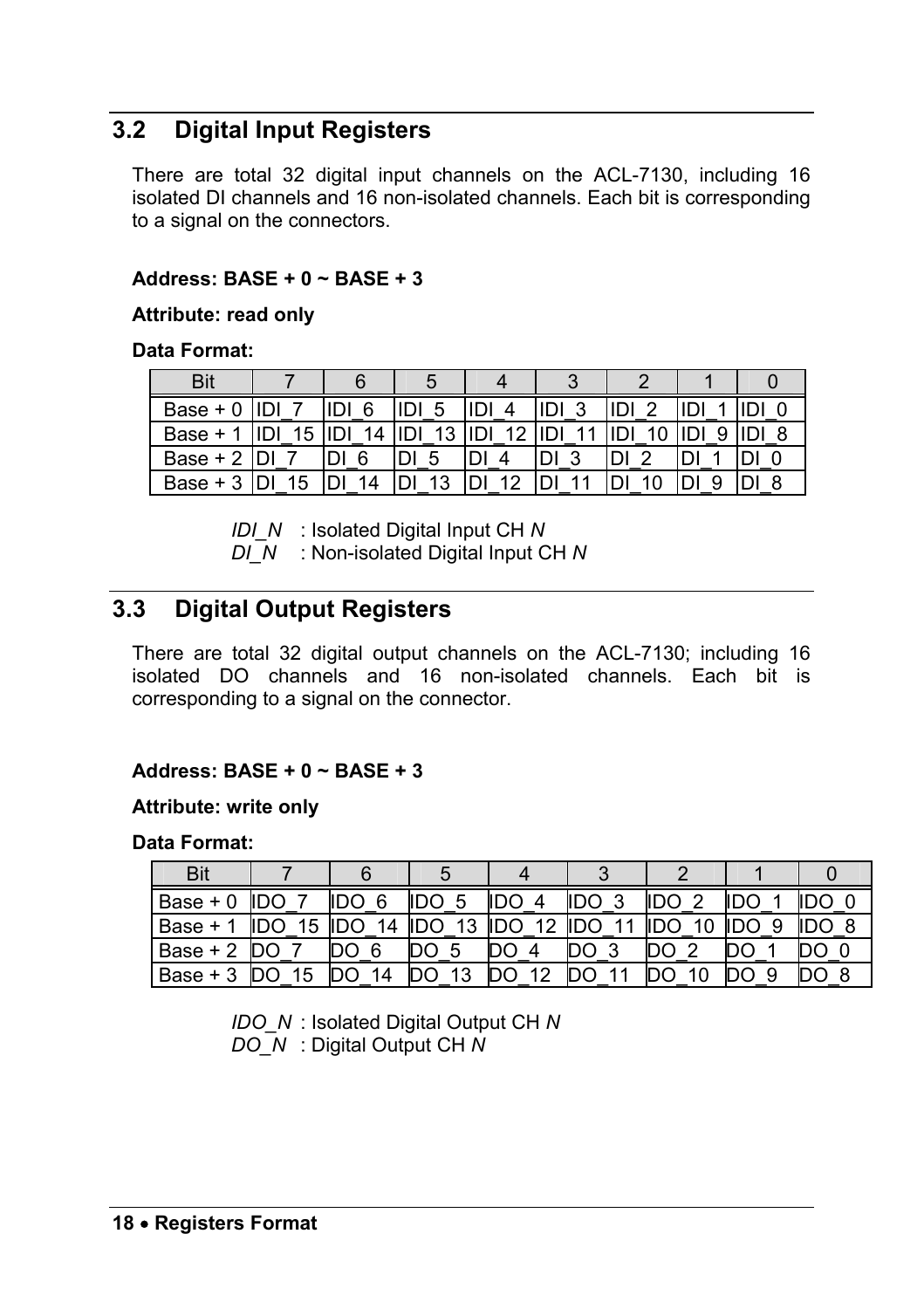#### **3.4 Timer/Counter Registers**

The 8254 occupy 4 I/O address locations in the ACL-7130 as shown blow. Users can refer to NEC's or Intel's data sheet for a full description of the 8254 features; condensed information is specified in Section 3.6.

#### **Address: BASE + 4 ~ BASE + 7**

#### **Attribute: read / write**

**Data Format:** 

| Base $+4$ | Counter 0 Register (R/W)   |
|-----------|----------------------------|
| Base $+5$ | Counter 1 Register (R/W)   |
| Base $+6$ | Counter 2 Register (R/W)   |
| Base $+7$ | 8254 Mode Control Register |

#### **3.5 Low-level Programming**

To manipulate the ACL-7130, users may understand how to write a hardware dependent low-level program. The low-level programming can be carried out by using either assembly or high-level language such as BASIC or C language. The following gives examples to show how to use programming language to access a DAS card or any add-on I/O card.

#### **Getting Start**

Before programming, the add-on card should be correctly installed. After installing the card, the users should already understand how much system (PC) resources are used by this card, such as I/O address, IRQ channels, etc..

The second step is to study the register format and the operation theorem of the card. Then users can try to write low-level programs to operate it. Although the high-level program library is available, the low-level programming can improve the efficiency and perform functions which the library does not support. The low-level programming is not difficult and may be necessary to understand.

#### **Programming Language**

The programming language to be used is dependent on users' familiarity and the system requirement. No matter what kind of language is used, the user must understand the syntax of the I/O instructions to access the I/O card. The following sections introduce the syntax of the often-used programming languages. In each section, the write (output) port instruction and the read (input) port instruction are shown. In the examples, the base address of the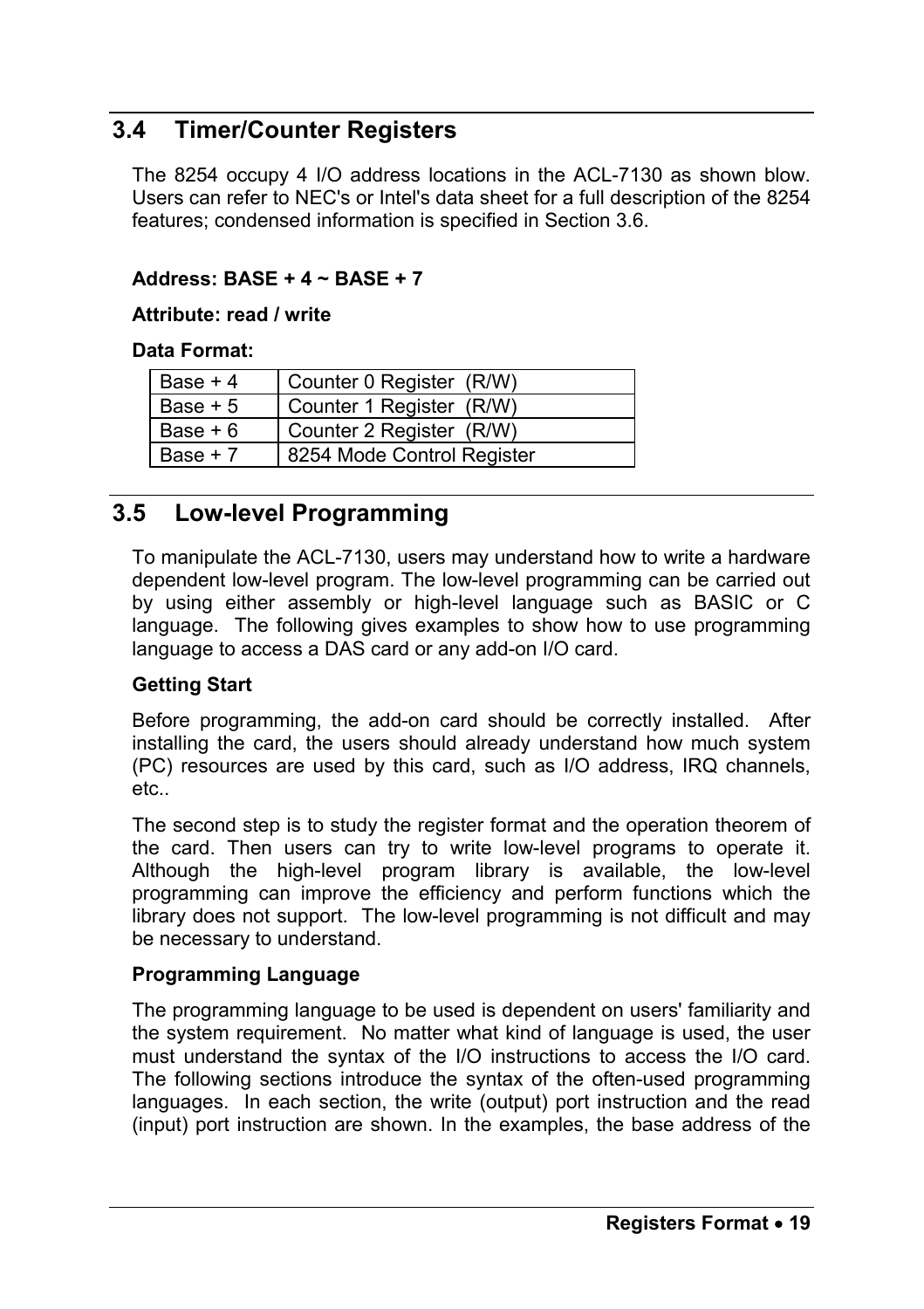I/O card is assumed as *HEX 300* and the port of the register to be access is BASE+2.

#### *Assembly*

To write an output port: out300h,value out300h, register To read an input port

in300h

#### *BASIC language*

To write an output port:

```
10BASE=&H300 
20 \text{ VATJIRE} = \text{AH2F}30OUT (BASE+2), VALUE % 
or 
10OUT (&H302), &H2F
```
#### *To read an input port*

```
10BASE=&H300 
20VALUE=INP (BASE+2) 
or 
10VALUE=INP (&H302 )
```
#### *C language (Borland C++)*

To write an output port:

```
#define BASE0x300 
unsigned int Value=0x2F; 
outportb (BASE+2 , Value); 
or 
outportb (0x302, 0x2F);
```
#### To read an input port

```
#define BASE0x300 
unsigned intValue; 
Value = inpportb (BASE+2);
or 
Value = inportb (0x302);
```
#### *C language (MicroSoft C)*

To write an output port:

```
#define BASE0x300 
unsigned intValue=0x2F; 
outp (BASE+2 , Value) ; 
or 
outp (0x302 , 0x2F);
```
#### *To read an input port*

```
#define BASE0x300 
unsigned intValue; 
Value = inp (BASE+2);
or
```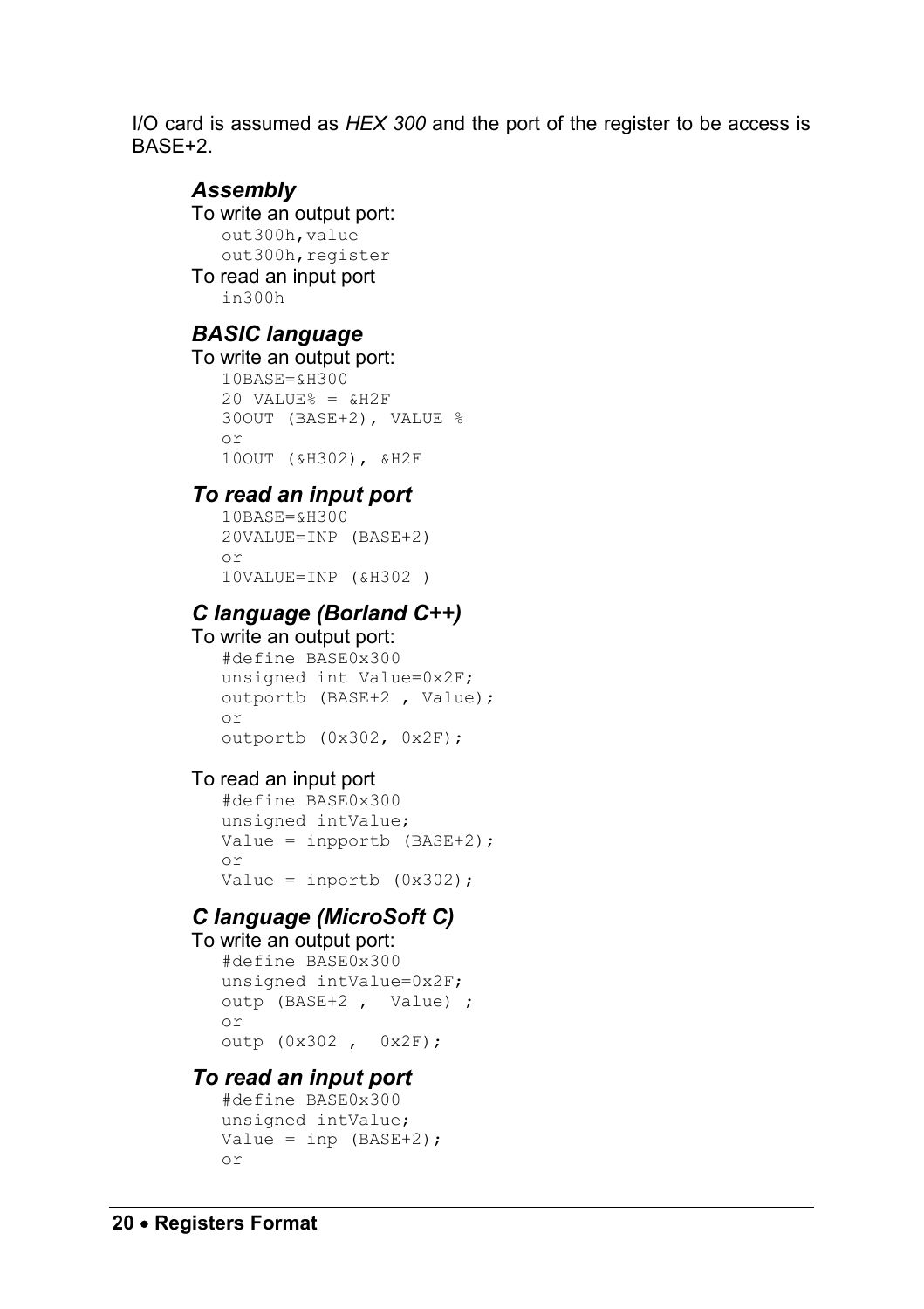Value = inp  $(0x302)$ ;

#### **Perform Functions**

Users should study the operation theorem and the relative data sheet to understand how to operate this card, then use the low-level programming to perform those functions. Generally, the DIO control can be easily performed by only a few instructions, it is very suitable to use the low level programming.

#### **Digital Input Operation (Read):**

The digital input states are read as a single byte from the port at address BASE+N (N= 0,1,2,3). Each of the 8 bits within the byte corresponding to particular digital input, a high bit (1) signifies the input is energized, a low bit (0) signifies the input is de-energized.

For example: (In BASIC)

05 BASE=&H300 10 VALUE1 = INP(BASE + 0) 'Read DO0  $\sim$  DI 7 20 VALUE2 = INP (BASE + 2) 'Read DO16  $\sim$  DI 23

Write operation :

The digital output states are written as 1 single byte to the port at address BASE+N (N=0,1,2,3). Data is written to all 8 bits as a single byte.

For example: (In BASIC)

```
05 BASE=&H300 
06 VALUE1% = &H3F
07 VALUE2% = &HF3
10 OUT (BASE + 0), VALUE1% ' the digital outputs (DO0-
DO7) will be (00111111 ) 
20 OUT (BASE + 2), VALUE2% ' the digital outputs 
(DO16-DO23) ' will be ( 11110011)
```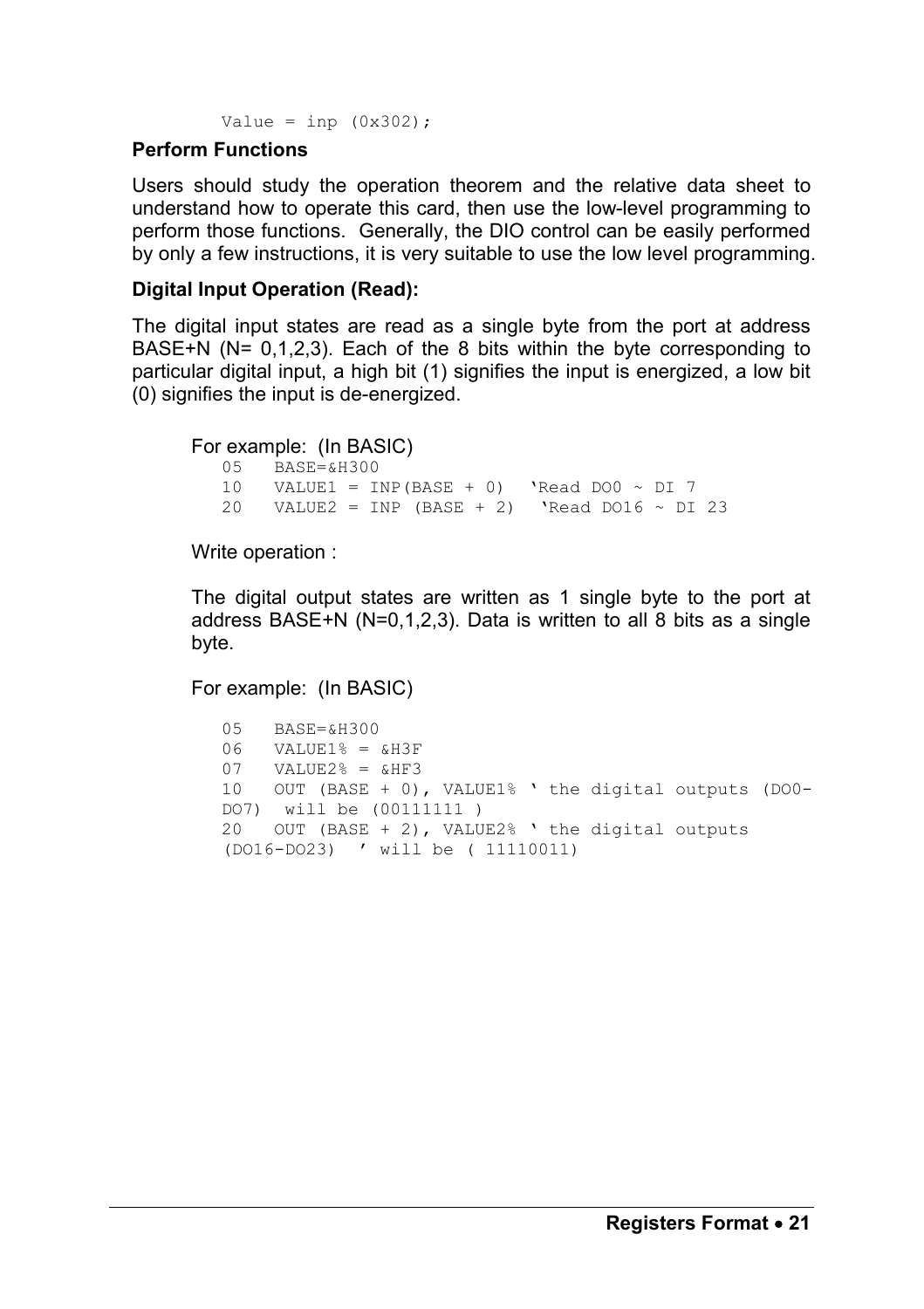#### **3.6 Programmable Interval Timer**

Note : The material of this section is adopted from

"Intel Microprocessor and Peripheral Handbook Vol. II --Peripheral"

#### **3.6.1 The Intel (NEC) 8254**

The Intel(NEC) 8254 contains three independent, programmable, multi-mode 16 bit counter/timers. The three independent 16 bit counters can be clocked at rates from DC to 5 MHz. Each counter can be individually programmed with 6 different operating modes by appropriately formatted control words. The most commonly uses for the 8254 in microprocessor based system are:

- programmable baud rate generator
- event counter
- binary rate multiplier
- real-time clock
- digital one-shot
- motor control

For more information about the 8254 , please refer to the NEC Microprocessors and peripherals or Intel Microprocessor and Peripheral **Handbook** 

#### **3.6.2 The Control Byte**

The 8254 occupies 8 I/O address locations in the ACL-7130 I/O map. As shown below.

| Base $+4$ | LSB OR MSB OF COUNTER 0 |
|-----------|-------------------------|
| Base $+5$ | LSB OR MSB OF COUNTER 1 |
| Base + 6  | LSB OR MSB OF COUNTER 2 |
| Base $+7$ | CONTROL BYTE for Chip 0 |

Before loading or reading any of these individual counters, the **control byte**  (Base + 7**)** must be loaded first. The format of control byte is :

Control Byte : (Base + 7)

| ב: רו<br>79 N. |        |        |     |           |                |    |                |  |
|----------------|--------|--------|-----|-----------|----------------|----|----------------|--|
|                | $\sim$ | $\sim$ | וכו | १LO<br>וס | M <sub>2</sub> | М1 | M <sub>0</sub> |  |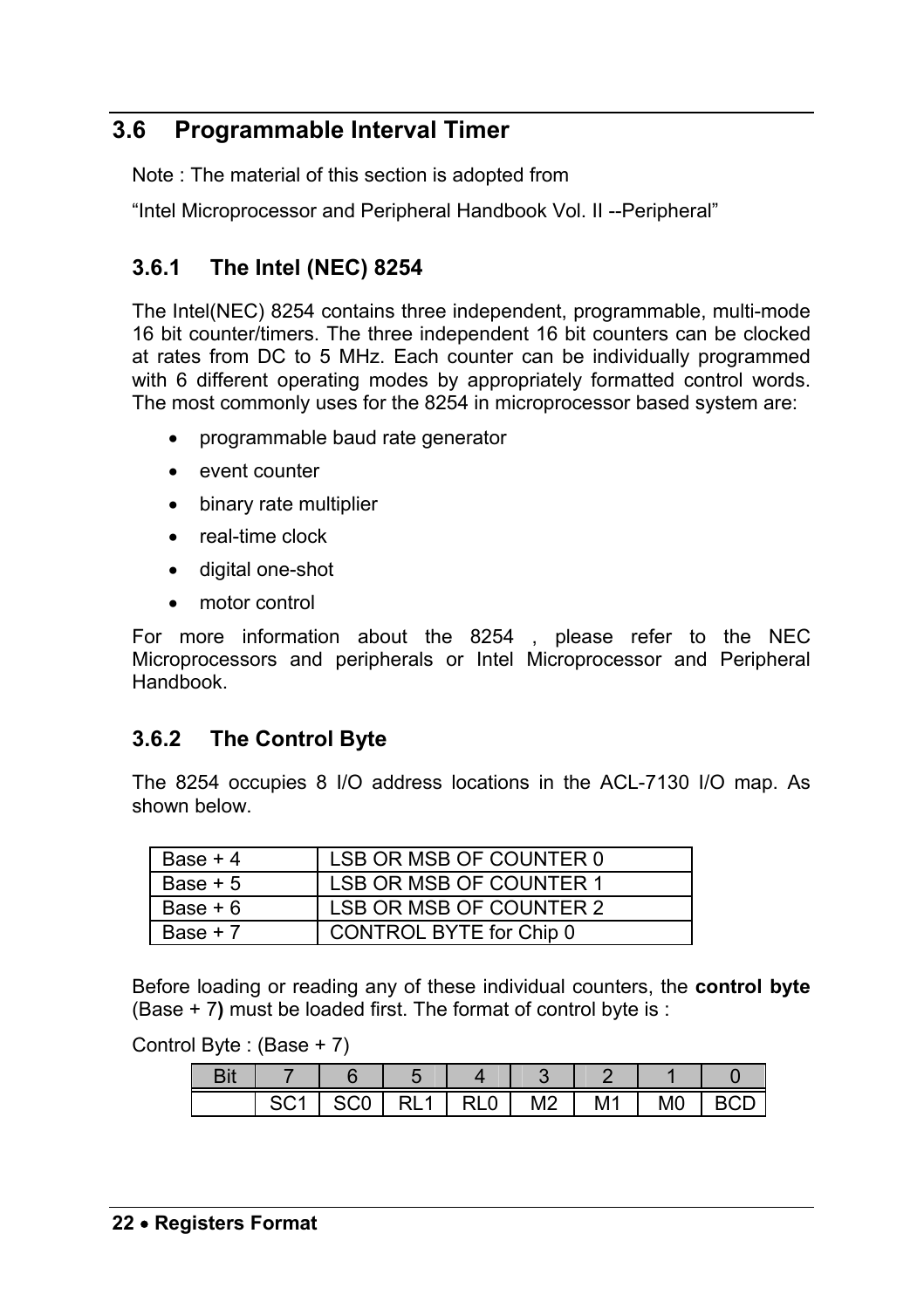• SC1 & SC1 - Select Counter (Bit7 & Bit 6)

| SC <sub>1</sub> | SC <sub>0</sub> | <b>COUNTER</b> |  |
|-----------------|-----------------|----------------|--|
|                 |                 |                |  |
|                 |                 |                |  |
|                 |                 |                |  |
|                 |                 | ILLEGAL        |  |

• RL1 & RL0 - Select Read/Load Operation (Bit 5 & Bit 4)

| $R1$ 1 | R10 | <b>OPERATION</b>              |
|--------|-----|-------------------------------|
|        |     | <b>COUNTER LATCH</b>          |
|        |     | READ/LOAD LSB                 |
|        |     | READ/LOAD MSB                 |
|        |     | READ/LOAD LSB FIRST, THEN MSB |

• M2, M1 & M0 - Select Operating Mode (Bit 3, Bit 2, & Bit 1)

| M2 | M <sub>1</sub> | M <sub>0</sub> | <b>MODE</b> |
|----|----------------|----------------|-------------|
|    |                |                |             |
|    |                |                |             |
|    |                |                |             |
|    |                |                |             |
|    |                |                |             |
|    |                |                |             |

• BCD - Select Binary/BCD Counting (Bit 0)

| <b>IBINARY COUNTER 16-BITS</b>                           |
|----------------------------------------------------------|
| BINARY CODED DECIMAL (BCD) COUNTER (4<br><b>IDECADES</b> |

#### **NOTE:**

- **1.** The count of the binary counter is from 0 up to 65,535.
- **2.** The count of the BCD counter is from 0 up to 99,999.

#### **3.6.3 Mode definition**

In 8254, there are six different operating modes can be selected. The they are :

• **Mode 0 :** interrupt on terminal count

The output will be initially low after the mode set operation. After the count is loaded into the selected count register, the output will remain low and the counter will count. When terminal count is reached, the output will go high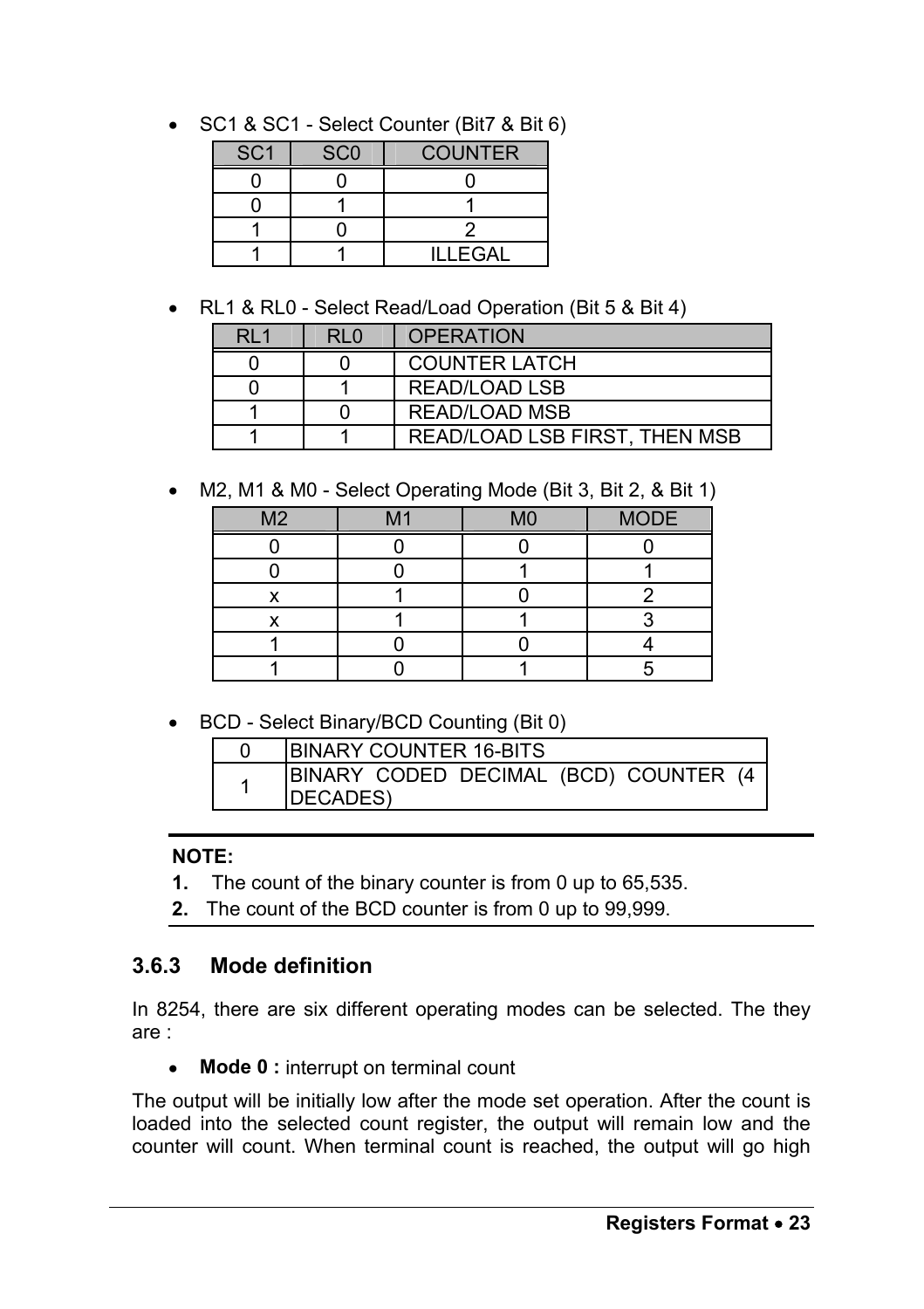and remain high until the selected count register is reloaded with the mode or a new count is loaded. The counter continues to decrement after terminal count has been reached.

Rewriting a counter register during counting results in the following:

(1)Write 1st byte stops the current counting.

(2)Write 2nd byte starts the new count.

• **Mode 1 :** Programmable One-Shot

The output will go low on the count following the rising edge of the gate input. The output will go high on the terminal count. If a new count value is loaded while the output is low it will not affect the duration of the one-shot pulse until the succeeding trigger. The current count can be read at anytime without affecting the one-shot pulse.

The one-shot is re-triggerable, hence the output will remain low for the full count after any rising edge of the gate input.

• **Mode 2 :** Rate Generator

Divide by N counter. The output will be low for one period of the input clock. The period from one output pulse to the next equals the number of input counts in the count register. If the count register is reloaded between output pulses the present period will not be affected, but the subsequent period will reflect the new value.

The gate input when low would force the output high. When the gate input goes high, the counter will start form the initial count. Thus, the gate input can be used to synchronize by software.

When this mode is set, the output will remain high until after the count register is loaded. The output then can also be synchronized by software.

• **Mode 3 :** Square Wave Rate Generator

Similar to MODE 2 except that the output will remain high until one half the count has been completed (or even numbers) and go low for the other half of the count. This is accomplished by decrement the counters by two on the falling edge of each clock pulse. When the counter reaches terminal count, the state of the output is changed and the counter is reloaded with the full count and the whole process is repeated.

If the count is odd and the output is high, the first clock pulse (after the count is loaded) decrements the count by 1. Subsequent clock pulses decrement the clock by 2 after time-out, the output goes low and the full count is reloaded. The first clock pulse (following the reload) decrements the counter by 3. Subsequent clock pulses decrement the count by 2 until time-out. Then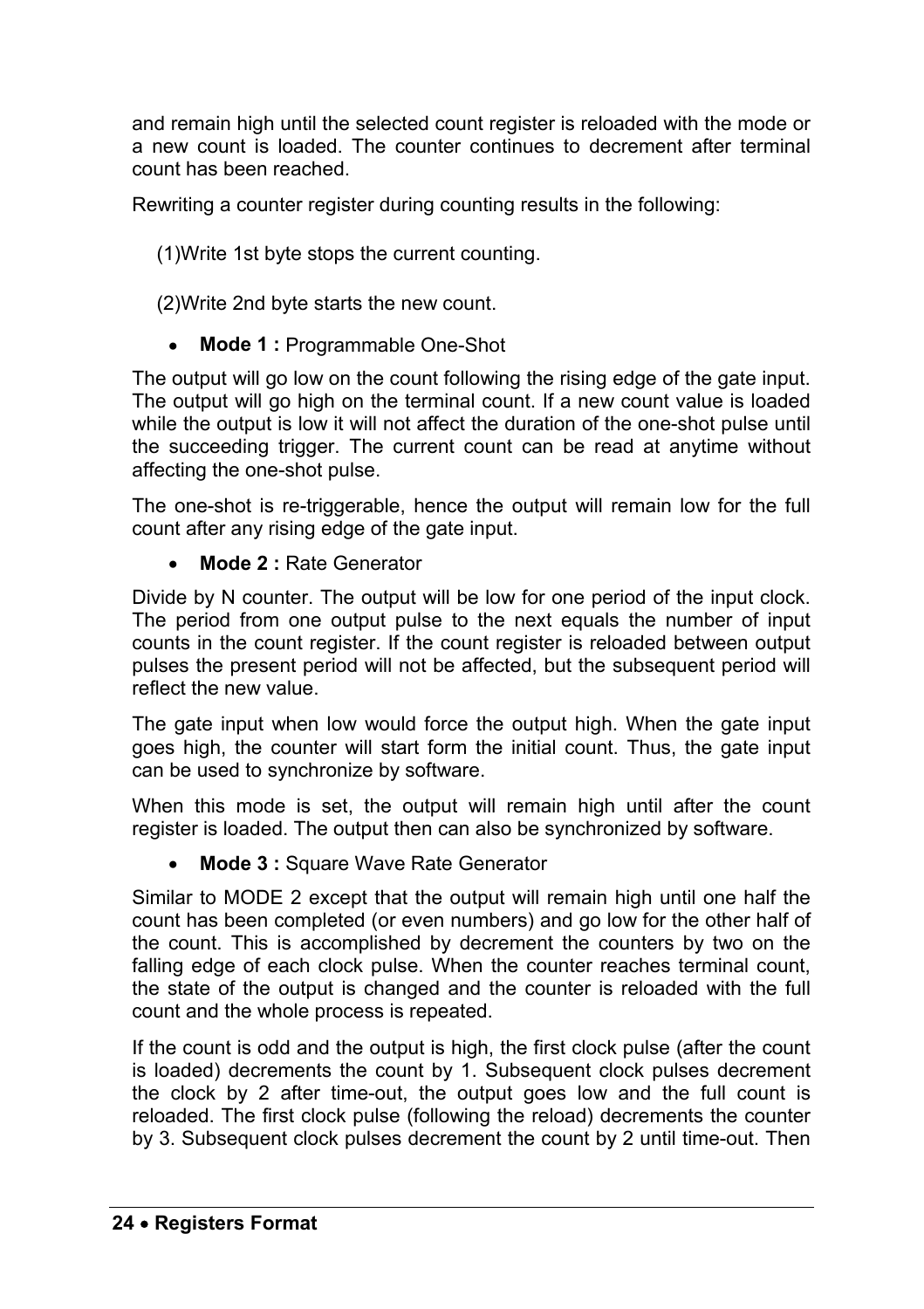the whole process is repeated. In this way, if the count is odd, the output will be high for  $(N + 1)/2$  counts and low for  $(N - 1)/2$  counts.

In Modes 2 and 3, if a CLK source other then the system clock is used, GATE should be pulsed immediately following Way Rate of a new count value.

• **Mode 4** : Software Triggered Strobe.

After the mode is set, the output will be high. When the count is loaded, the counter will begin counting. On terminal count, the output will go low for one input clock period, then will go high again.

If the count register is reloaded during counting, the new count will be loaded on the next CLK pulse. The count will be inhibited while the GATE input is low.

**Mode 5** : Hardware Triggered Strobe.

The counter will start counting after the rising edge of the trigger input and will go low for one clock period when the terminal count is reached. The counter is re-triggerable. The output will not go low until the full count after the rising edge of any trigger.

The detailed description of the mode of 8254, please refers the Intel Microsystem Components Handbook.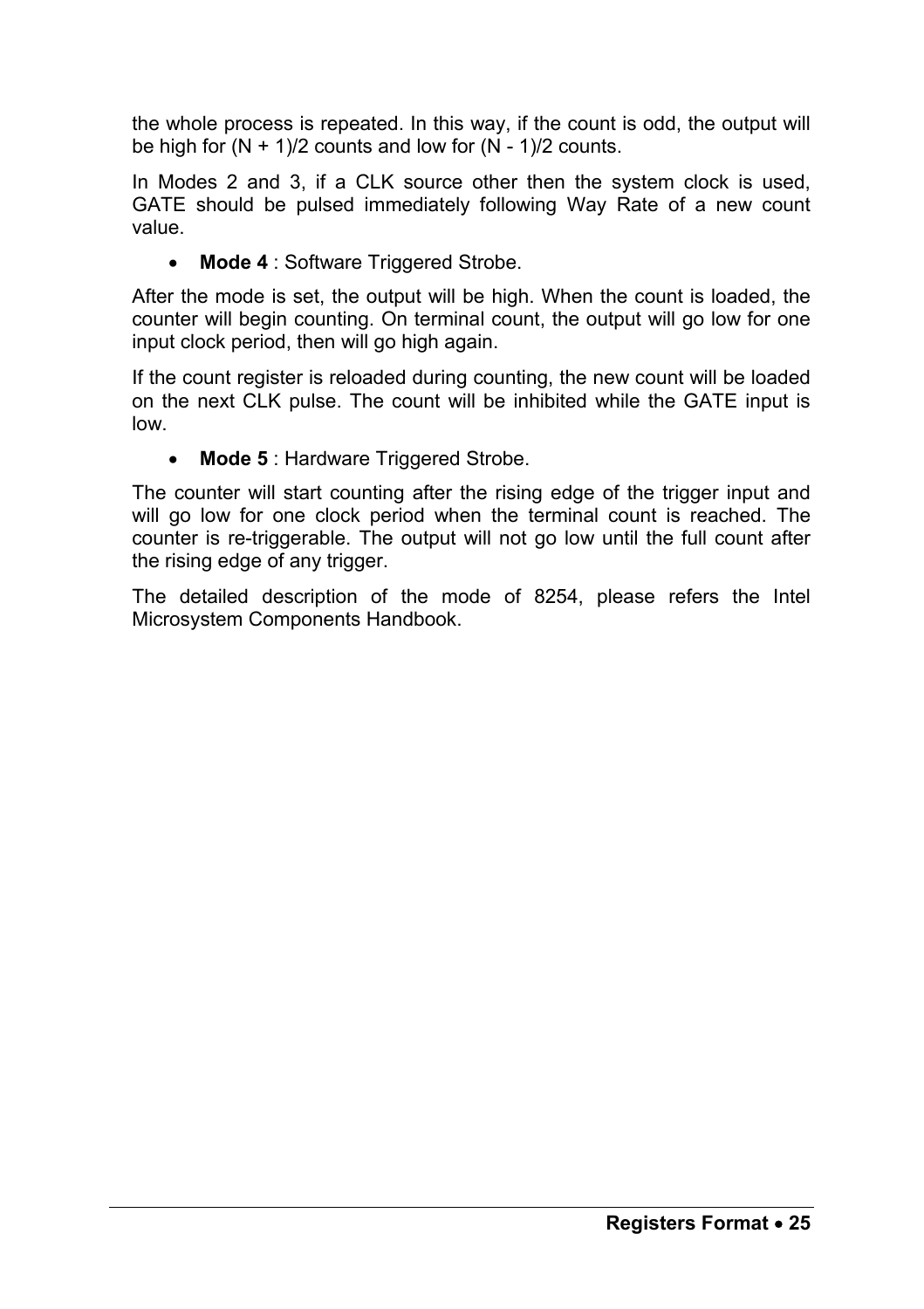4

# Signal Connections

#### **4.1 Isolated Digital Input Channels**

The isolated digital output is an open collector transistor output. The input accepts voltage form 5V to 24V and input resister is 1.2K  $\Omega$ . The connection between outside signal and ACL-7130 is shown below.

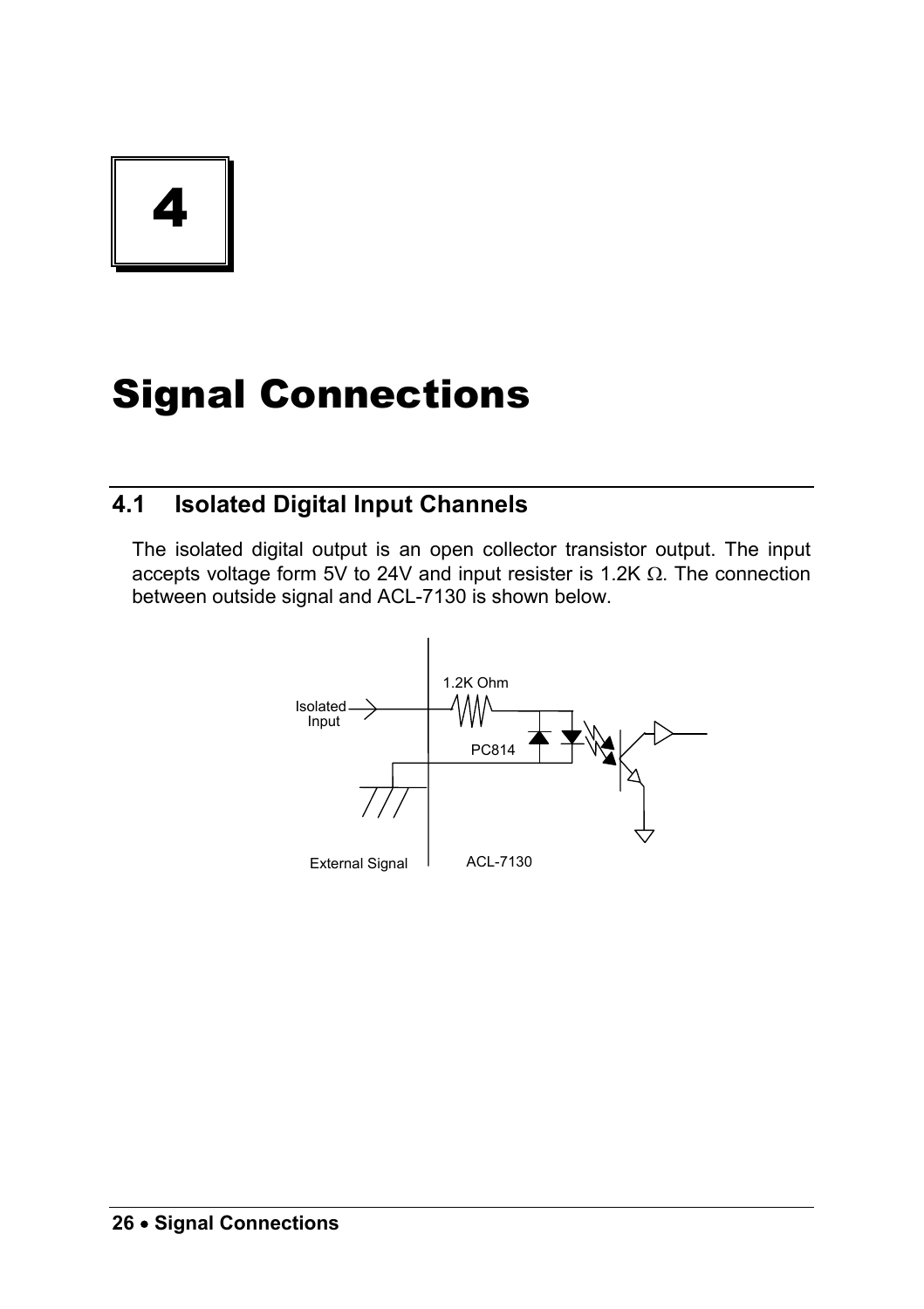#### **4.2 Isolated Digital Output Channels**

The connection of isolated-digital output is shown as following diagram. An external voltage source (5~40VDC) is necessary to power the internal isolated circuits, and it is connected with pin-19 of CN3. When the isolated digital output goes to high, the sink current will be from VDD.



#### **4.3 Digital I/O Channels**

The ACL-7130 provides 16 digital input and 16 digital output channels through the connector CN1 and CN2 on board. The digital I/O signal are fully TTL/DTL compatible. Please refer to section 1.3 for the detailed digital I/O (DIO) signal specification, and section 2.9 for the DIO connectors, and section 3.2 for the registers format.

To program digital I/O operation is fairly straight forward. The digital input operation is just to read data from its corresponding registers, and output operation is to write data to registers.

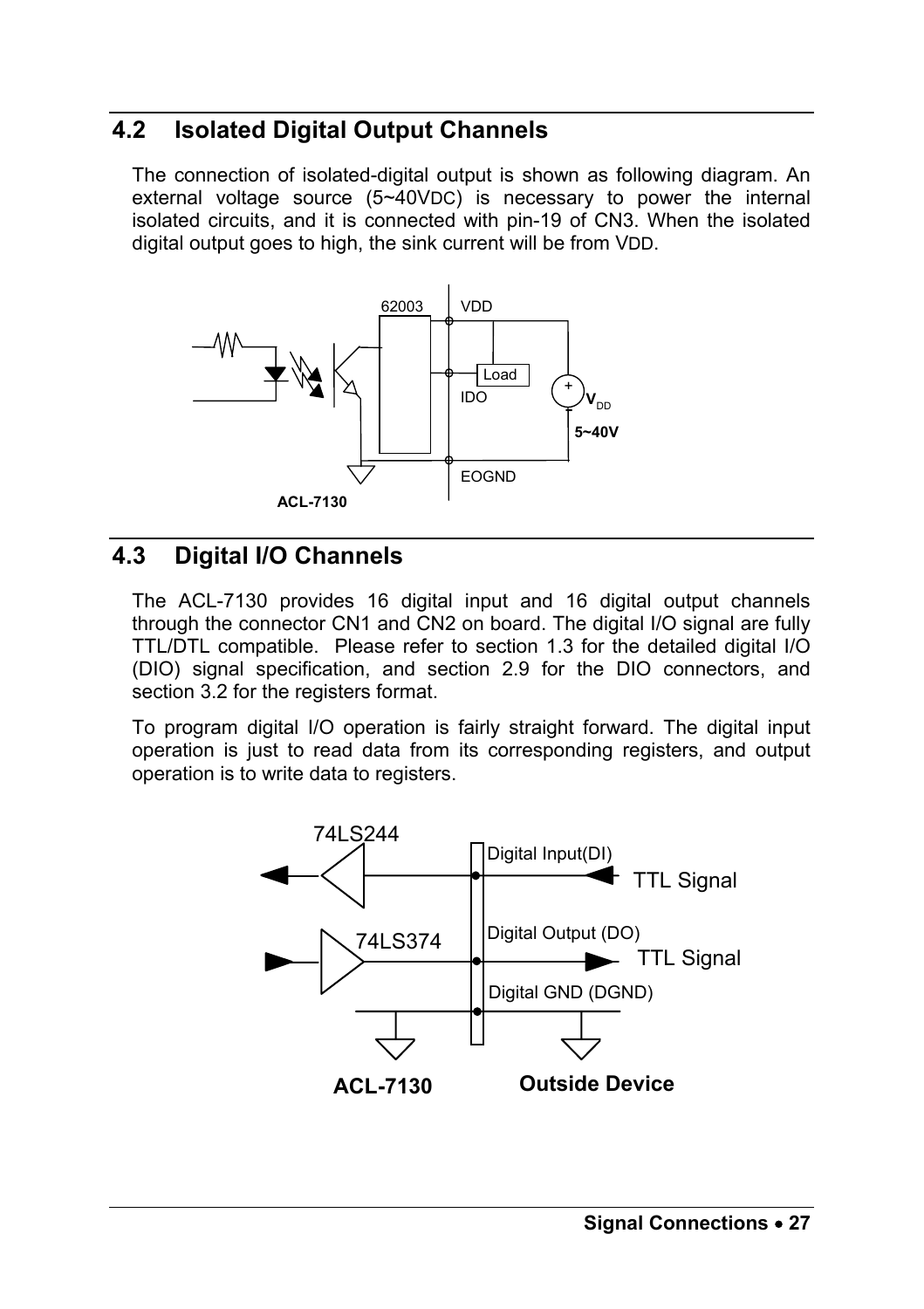## Warranty Policy

Thank you for choosing ADLINK. To understand your rights and enjoy all the after-sales services we offer, please read the following carefully.

- 1. Before using ADLINK's products please read the user manual and follow the instructions exactly. When sending in damaged products for repair, please attach an RMA application form which can be downloaded from: http://rma.adlinktech.com/policy/.
- 2. All ADLINK products come with a limited two-year warranty, one year for products bought in China.
	- The warranty period starts on the day the product is shipped from ADLINK's factory.
	- Peripherals and third-party products not manufactured by ADLINK will be covered by the original manufacturers' warranty.
	- For products containing storage devices (hard drives, flash cards, etc.), please back up your data before sending them for repair. ADLINK is not responsible for any loss of data.
	- Please ensure the use of properly licensed software with our systems. ADLINK does not condone the use of pirated software and will not service systems using such software. ADLINK will not be held legally responsible for products shipped with unlicensed software installed by the user.
	- For general repairs, please do not include peripheral accessories. If peripherals need to be included, be certain to specify which items you sent on the RMA Request & Confirmation Form. ADLINK is not responsible for items not listed on the RMA Request & Confirmation Form.
- 3. Our repair service is not covered by ADLINK's guarantee in the following situations:
	- Damage caused by not following instructions in the User's Manual.
	- Damage caused by carelessness on the user's part during product transportation.
	- Damage caused by fire, earthquakes, floods, lightening, pollution, other acts of God, and/or incorrect usage of voltage transformers.
	- Damage caused by inappropriate storage environments such as with high temperatures, high humidity, or volatile chemicals.